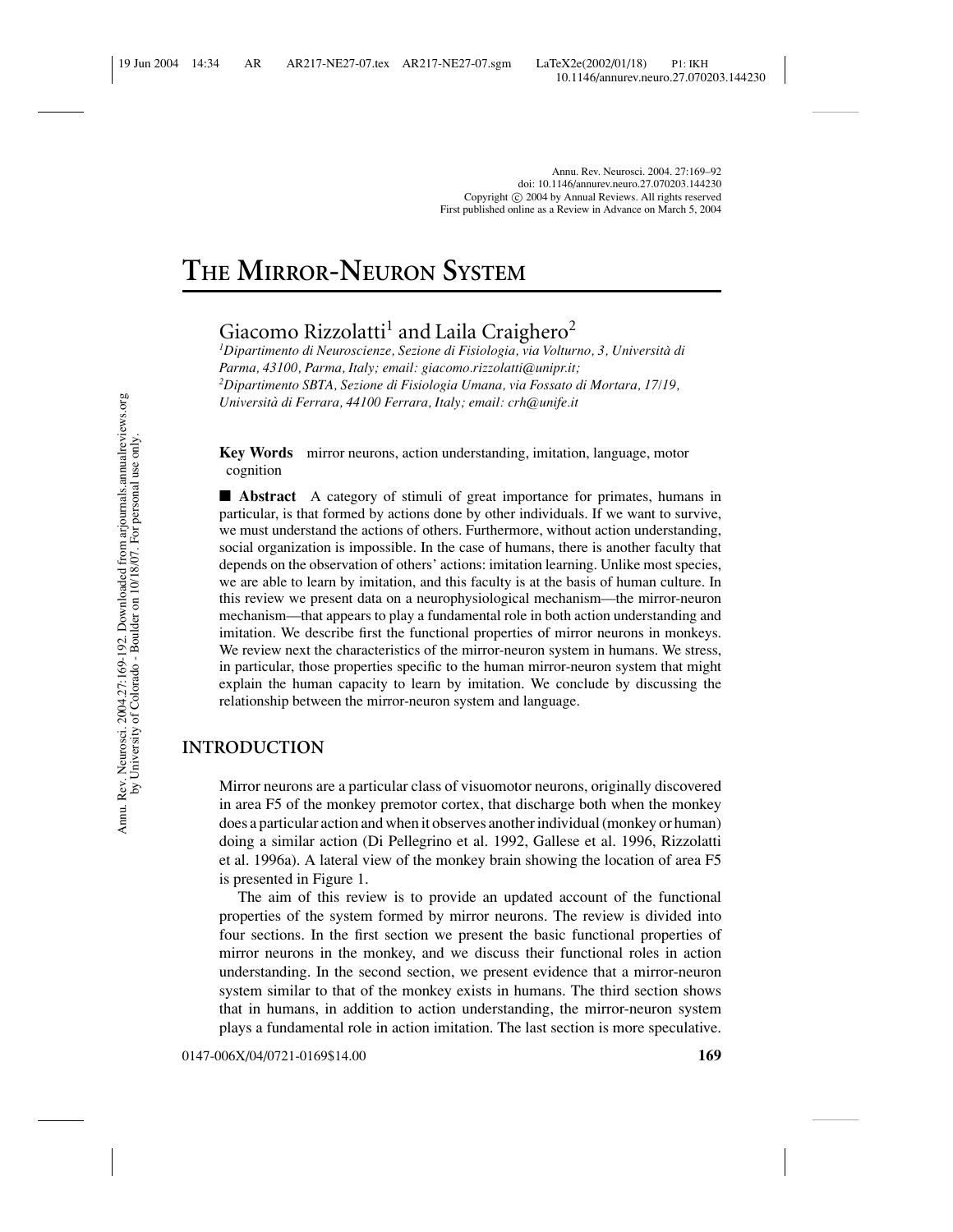We present there a theory of language evolution, and we discuss a series of data supporting the notion of a strict link between language and the mirror-neuron system (Rizzolatti & Arbib 1998).

#### **THE MIRROR-NEURON SYSTEM IN MONKEYS**

#### **F5 Mirror Neurons: Basic Properties**

There are two classes of visuomotor neuronsinmonkey area F5: canonical neurons, which respond to the presentation of an object, and mirror neurons, which respond when the monkey sees object-directed action (Rizzolatti  $&$  Luppino 2001). In order to be triggered by visual stimuli, mirror neurons require an interaction between a biological effector (hand or mouth) and an object. The sight of an object alone, of an agent mimicking an action, or of an individual making intransitive (nonobjectdirected) gestures are all ineffective. The object significance for the monkey has no obvious influence on the mirror-neuron response. Grasping a piece of food or a geometric solid produces responses of the same intensity.

Mirror neurons show a large degree of generalization. Presenting widely different visual stimuli, but which all represent the same action, is equally effective. For example, the same grasping mirror neuron that responds to a human hand grasping an object responds also when the grasping hand is that of a monkey. Similarly, the response is typically not affected if the action is done near or far from the monkey, in spite of the fact that the size of the observed hand is obviously different in the two conditions.

It is also of little importance for neuron activation if the observed action is eventually rewarded. The discharge is of the same intensity if the experimenter grasps the food and gives it to the recorded monkey or to another monkey introduced in the experimental room.

An important functional aspect of mirror neurons is the relation between their visual and motor properties. Virtually all mirror neuronsshow congruence between the visual actions they respond to and the motor responses they code. According to the type of congruence they exhibit, mirror neurons have been subdivided into "strictly congruent" and "broadly congruent" neurons (Gallese et al. 1996).

Mirror neurons in which the effective observed and effective executed actions correspond in terms of goal (e.g., grasping) and means for reaching the goal (e.g., precision grip) have been classed as "strictly congruent." They represent about one third of F5 mirror neurons. Mirror neurons that, in order to be triggered, do not require the observation of exactly the same action that they code motorically have been classed as "broadly congruent." They represent about two thirds of F5 mirror neurons.

#### **F5 Mouth Mirror Neurons**

The early studies of mirror neurons concerned essentially the upper sector of F5 where hand actions are mostly represented. Recently, a study was carried out on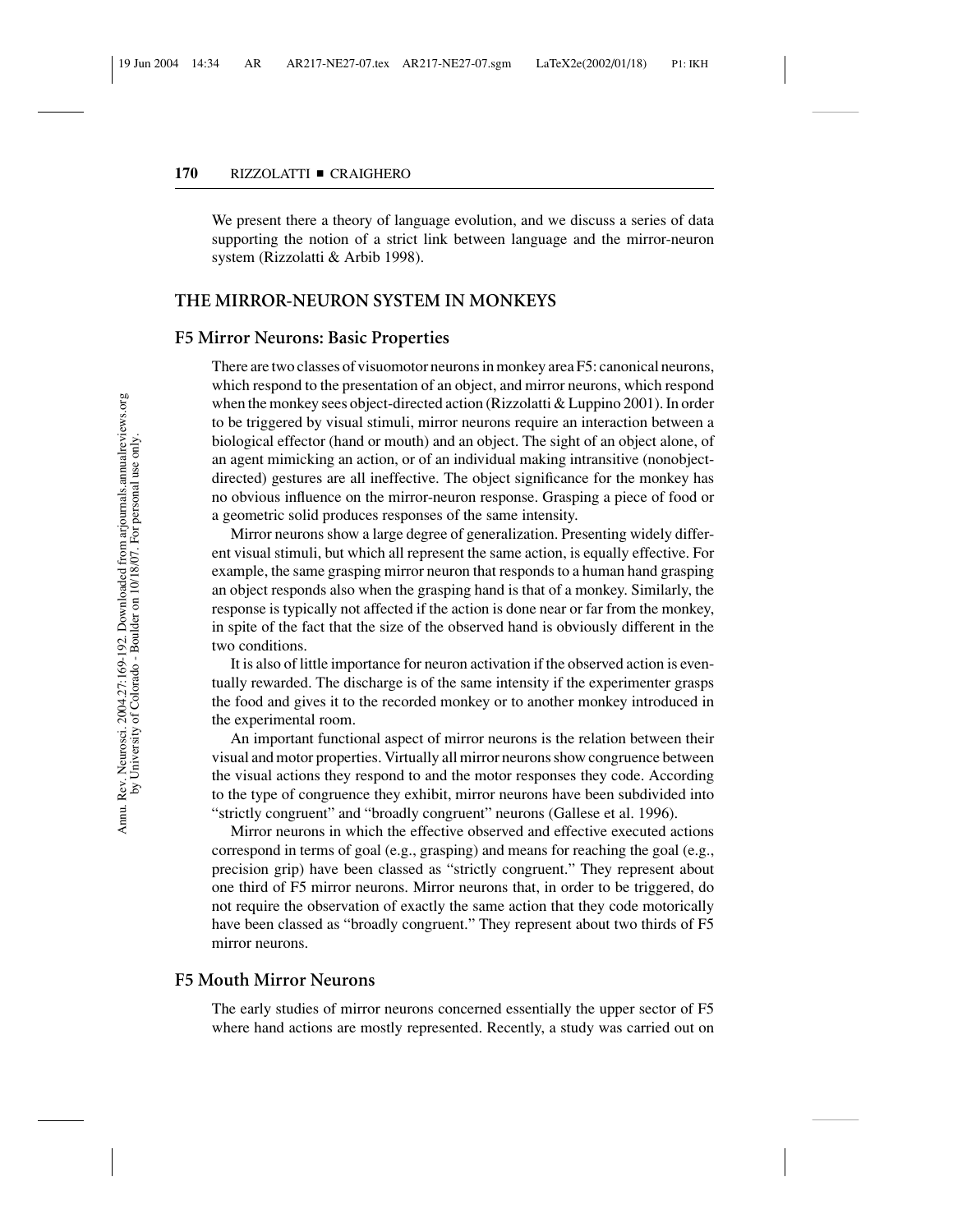the properties of neurons located in the lateral part of F5 (Ferrari et al. 2003), where, in contrast, most neurons are related to mouth actions.

The results showed that about 25% of studied neurons have mirror properties. According to the visual stimuli effective in triggering the neurons, two classes of mouth mirror neurons were distinguished: ingestive and communicative mirror neurons.

Ingestive mirror neurons respond to the observation of actions related to ingestive functions, such as grasping food with the mouth, breaking it, or sucking. Neurons of this class form about 80% of the total amount of the recorded mouth mirror neurons. Virtually all ingestive mirror neuronsshow a good correspondence between the effective observed and the effective executed action. In about one third of them, the effective observed and executed actions are virtually identical (strictly congruent neurons); in the remaining, the effective observed and executed actions are similar or functionally related (broadly congruent neurons).

More intriguing are the properties of the communicative mirror neurons. The most effective observed action for them is a communicative gesture such as lip smacking, for example. However, from a motor point of view they behave as the ingestive mirror neurons, strongly discharging when the monkey actively performs an ingestive action.

This discrepancy between the effective visual input (communicative) and the effective active action (ingestive) is rather puzzling. Yet, there is evidence suggesting that communicative gestures, or at least some of them, derived from ingestive actions in evolution (MacNeilage 1998, Van Hoof 1967). From this perspective one may argue that the communicative mouth mirror neurons found in F5 reflect a process of corticalization of communicative functions not yet freed from their original ingestive basis.

#### **The Mirror-Neuron Circuit**

Neurons responding to the observation of actions done by others are present not only in area F5. A region in which neurons with these properties have been described is the cortex of the superior temporal sulcus (STS; Figure 1) (Perrett et al. 1989, 1990; Jellema et al. 2000; see Jellema et al. 2002). Movements effective in eliciting neuron responses in this region are walking, turning the head, bending the torso, and moving the arms. A small set of STS neurons discharge also during the observation of goal-directed hand movements (Perrett et al. 1990).

If one compares the functional properties of STS and F5 neurons, two points emerge. First, STS appears to code a much larger number of movements than F5. This may be ascribed, however, to the fact that STS output reaches, albeit indirectly (see below), the whole ventral premotor region and not only F5. Second, STS neurons do not appear to be endowed with motor properties.

Another cortical area where there are neuronsthat respond to the observation of actions done by other individualsis area 7b or PF of Von Economo (1929) (Fogassi et al. 1998, Gallese et al. 2002). This area (see Figure 1) formsthe rostral part of the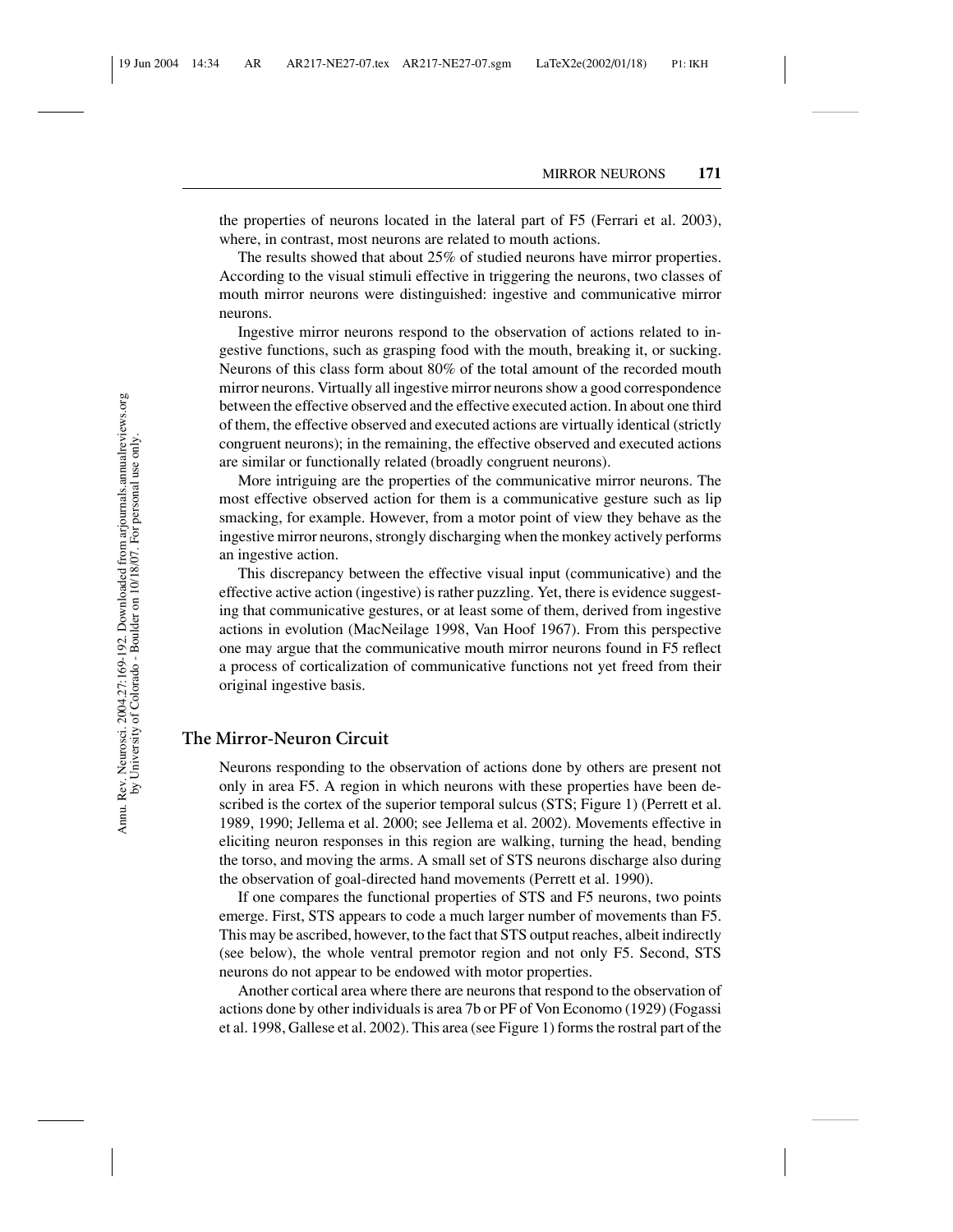inferior parietal lobule. It receives input from STS and sends an important output to the ventral premotor cortex including area F5.

PF neurons are functionally heterogeneous. Most of them (about 90%) respond to sensory stimuli, but about 50% of them also have motor properties discharging when the monkey performs specific movements or actions (Fogassi et al. 1998, Gallese et al. 2002, Hyvarinen 1982).

PF neurons responding to sensory stimuli have been subdivided into "somatosensory neurons" (33%), "visual neurons" (11%), and "bimodal (somatosensory and visual) neurons" (56%). About 40% of the visually responsive neurons respond specifically to action observation and of them about two thirds have mirror properties (Gallese et al. 2002).

In conclusion, the cortical mirror neuron circuit is formed by two main regions: the rostral part of the inferior parietal lobule and the ventral premotor cortex. STS is strictly related to it but, lacking motor properties, cannot be considered part of it.

## **Function of the Mirror Neuron in the Monkey: Action Understanding**

Two main hypotheses have been advanced on what might be the functional role of mirror neurons. The first is that mirror-neuron activity mediates imitation (see Jeannerod 1994); the second is that mirror neurons are at the basis of action understanding (see Rizzolatti et al. 2001).

Both these hypotheses are most likely correct. However, two points should be specified. First, although we are fully convinced (for evidence see next section) that the mirror neuron mechanism is a mechanism of great evolutionary importance through which primates understand actions done by their conspecifics, we cannot claim that this is the only mechanism through which actions done by others may be understood (see Rizzolatti et al. 2001). Second, as is shown below, the mirrorneuron system is the system at the basis of imitation in humans. Although laymen are often convinced that imitation is a very primitive cognitive function, they are wrong. There is vast agreement among ethologists that imitation, the capacity to learn to do an action from seeing it done (Thorndyke 1898), is present among primates, only in humans, and (probably) in apes (see Byrne 1995, Galef 1988, Tomasello & Call 1997, Visalberghi & Fragaszy 2001, Whiten & Ham 1992). Therefore, the primary function of mirror neurons cannot be action imitation.

How do mirror neurons mediate understanding of actions done by others? The proposed mechanism is rather simple. Each time an individual sees an action done by another individual, neurons that represent that action are activated in the observer's premotor cortex. This automatically induced, motor representation of the observed action corresponds to that which is spontaneously generated during active action and whose outcome is known to the acting individual. Thus, the mirror system transforms visual information into knowledge (see Rizzolatti et al. 2001).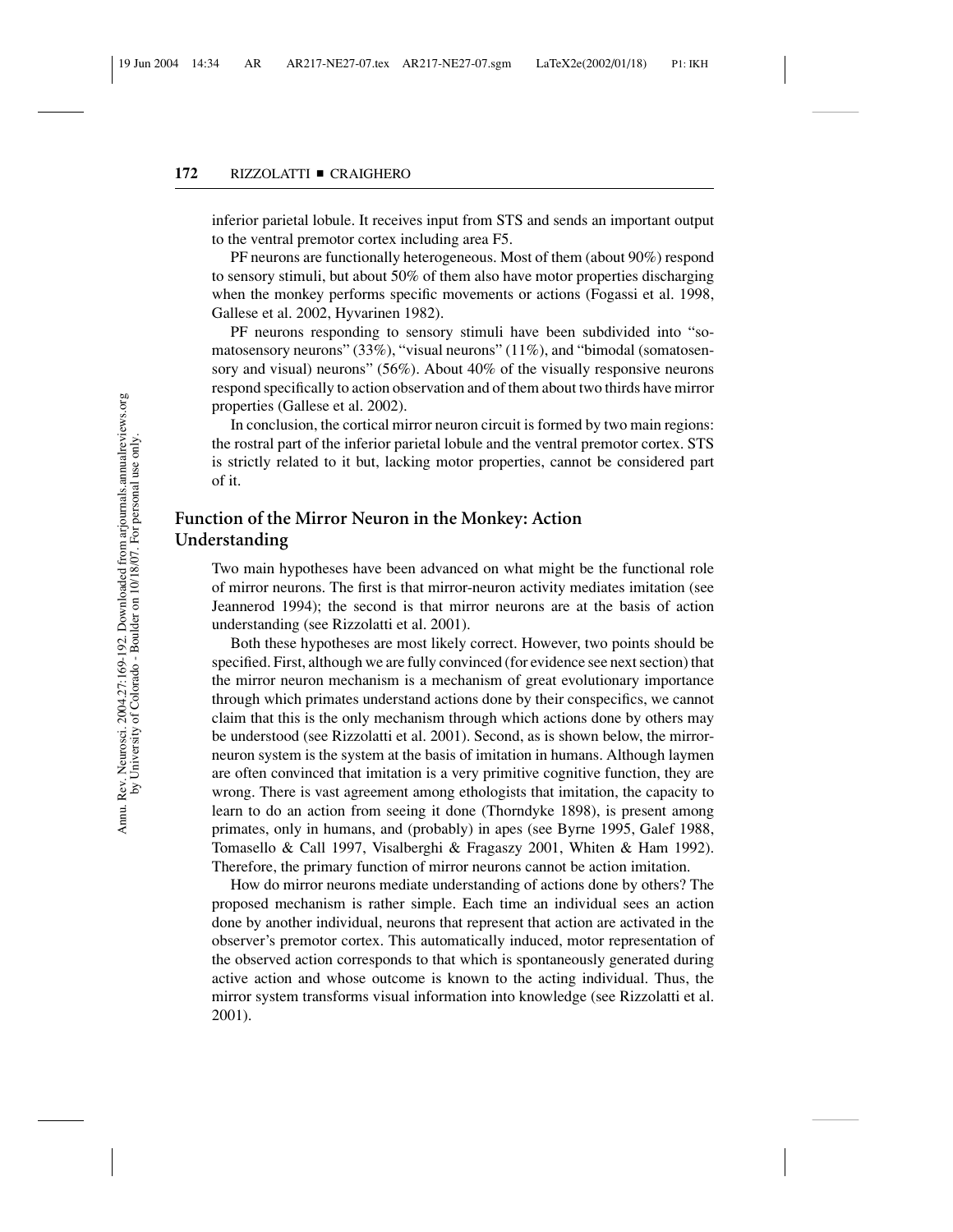## **Evidence in Favor of the Mirror Mechanism in Action Understanding**

At first glance, the simplest, and most direct, way to prove that the mirror-neuron system underlies action understanding isto destroy it and examine the lesion effect on the monkey's capacity to recognize actions made by other monkeys. In practice, this is not so. First, the mirror-neuron system is bilateral and includes, as shown above, large portions of the parietal and premotor cortex. Second, there are other mechanismsthat may mediate action recognition (seeRizzolatti et al. 2001). Third, vast lesions as those required to destroy the mirror neuron system may produce more general cognitive deficits that would render difficult the interpretation of the results.

An alternative way to test the hypothesis that mirror neurons play a role in action understanding is to assess the activity of mirror neurons in conditions in which the monkey understands the meaning of the occurring action but has no access to the visual features that activate mirror neurons. If mirror neurons mediate action understanding, their activity should reflect the meaning of the observed action, not its visual features.

Prompted by these considerations, two series of experiments were carried out. The first tested whether F5 mirror neurons are able to recognize actions from their sound (Kohler et al. 2002), the second whether the mental representation of an action triggers their activity (Umiltà et al. 2001).

Kohler et al. (2002) recorded F5 mirror neuron activity while the monkey was observing a noisy action (e.g., ripping a piece of paper) or was presented with the same noise without seeing it. The results showed that about  $15\%$  of mirror neurons responsive to presentation of actions accompanied by sounds also responded to the presentation of the sound alone. The response to action sounds did not depend on unspecific factors such as arousal or emotional content of the stimuli. Neurons responding specifically to action sounds were dubbed "audio-visual" mirror neurons.

Neurons were also tested in an experimental design in which two noisy actions were randomly presented in vision-and-sound, sound-only, vision-only, and motor conditions. In the motor condition, the monkeys performed the object-directed action that they observed or heard in the sensory conditions. Out of 33 studied neurons, 29 showed auditory selectivity for one of the two hand actions. The selectivity in visual and auditory modality wasthe same and matched the preferred motor action.

The rationale of the experiment by Umiltà et al. (2001) was the following. If mirror neurons are involved in action understanding, they should discharge also in conditions in which monkey does not see the occurring action but has sufficient clues to create a mental representation of what the experimenter does. The neurons were tested in two basic conditions. In one, the monkey was shown a fully visible action directed toward an object ("full vision" condition). In the other, the monkey saw the same action but with its final, critical part hidden ("hidden" condition). Before each trial, the experimenter placed a piece of food behind the screen so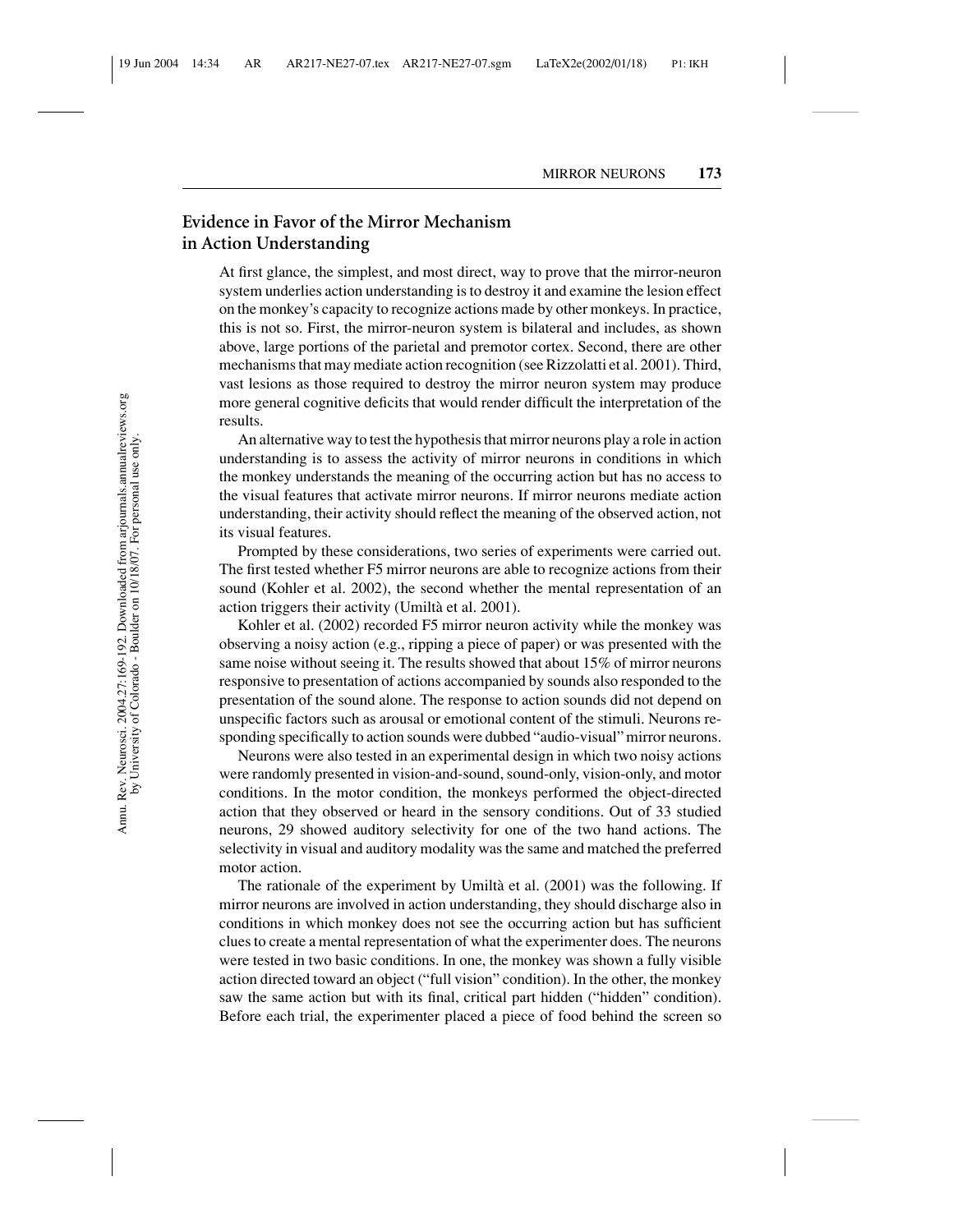that the monkey knew there was an object there. Only those mirror neurons were studied that discharged to the observation of the final part of a grasping movement and/or to holding.

Figure 2 shows the main result of the experiment. The neuron illustrated in the figure responded to the observation of grasping and holding (*A*, full vision). The neuron discharged also when the stimulus-triggering features (a hand approaching the stimulus and subsequently holding it) were hidden from monkey's vision (*B*, hidden condition). As is the case for most mirror neurons, the observation of a mimed action did not activate the neuron (*C*, full vision, and *D*, hidden condition). Note that from a physical point of view *B* and *D* are identical. It was therefore the understanding of the meaning of the observed actions that determined the discharge in the hidden condition.

More than half of the tested neurons discharged in the hidden condition. Out of them, about half did not show any difference in the response strength between the hidden- and full-vision conditions. The other half responded more strongly in the full-vision condition. One neuron showed a more pronounced response in the hidden condition than in full vision.

In conclusion, both the experiments showed that the activity of mirror neurons correlates with action understanding. The visual features of the observed actions are fundamental to trigger mirror neurons only insomuch as they allow the understanding of the observed actions. If action comprehension is possible on another basis (e.g., action sound), mirror neurons signal the action, even in the absence of visual stimuli.

## **THE MIRROR-NEURON SYSTEM IN HUMANS**

There are no studies in which single neurons were recorded from the putative mirror-neuron areas in humans. Thus, direct evidence for the existence of mirror neurons in humans is lacking. There is, however, a rich amount of data proving, indirectly, that a mirror-neuron system does exist in humans. Evidence of this comes from neurophysiological and brain-imaging experiments.

## **Neurophysiological Evidence**

Neurophysiological experiments demonstrate that when individuals observe an action done by another individual their motor cortex becomes active, in the absence of any overt motor activity. A first evidence in this sense was already provided in the 1950s by Gastaut and his coworkers (Cohen-Seat et al. 1954, Gastaut & Bert 1954). They observed that the desynchronization of an EEG rhythm recorded from central derivations (the so-called mu rhythm) occurs not only during active movements of studied subjects, but also when the subjects observed actions done by others.

This observation was confirmed by Cochin et al. (1998, 1999) and by Altschuler et al. (1997, 2000) using EEG recordings, and by Hari et al. (1998) using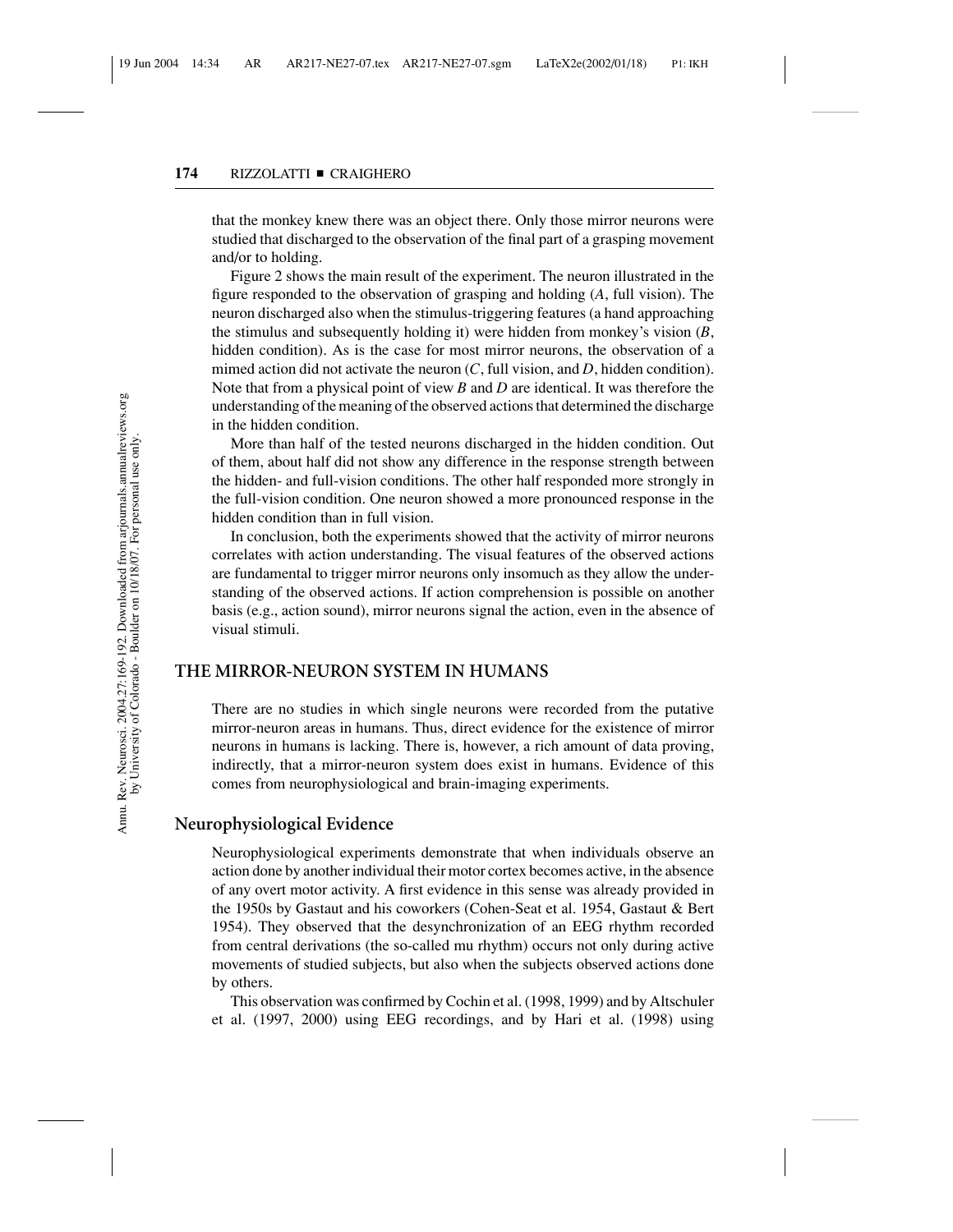magnetoencephalographic (MEG) technique. This last study showed that the desynchronization during action observation includes rhythms originating from the cortex inside the central sulcus (Hari & Salmelin 1997, Salmelin & Hari 1994).

More direct evidence that the motor system in humans has mirror properties was provided by transcranial magnetic stimulation (TMS) studies. TMS is a noninvasive technique for electrical stimulation of the nervous system. When TMS is applied to the motor cortex, at appropriate stimulation intensity, motor-evoked potentials (MEPs) can be recorded from contralateral extremity muscles. The amplitude of these potentials is modulated by the behavioral context. The modulation of MEPs' amplitude can be used to assess the central effects of various experimental conditions. This approach has been used to study the mirror neuron system.

Fadiga et al. (1995) recorded MEPs, elicited by stimulation of the left motor cortex, from the right hand and arm muscles in volunteers required to observe an experimenter grasping objects(transitive hand actions) or performing meaningless arm gestures (intransitive arm movements). Detection of the dimming of a small spot of light and presentation of 3-D objects were used as control conditions. The results showed that the observation of both transitive and intransitive actions determined an increase ofthe recorded MEPs with respect to the control conditions. The increase concerned selectively those muscles that the participants use for producing the observed movements.

Facilitation of the MEPs during movement observation may result from a facilitation of the primary motor cortex owing to mirror activity of the premotor areas, to a direct facilitatory input to the spinal cord originating from the same areas, or from both. Support for the cortical hypothesis (see also below, Brain Imaging Experiments) came from a study by Strafella & Paus (2000). By using a double-pulse TMS technique, they demonstrated that the duration of intracortical recurrent inhibition, occurring during action observation, closely corresponds to that occurring during action execution.

Does the observation of actions done by others influence the spinal cord excitability? Baldissera et al. (2001) investigated this issue by measuring the size of the H-reflex evoked in the flexor and extensor muscles of normal volunteers during the observation of hand opening and closure done by another individual. The results showed that the size of H-reflex recorded from the flexors increased during the observation of hand opening, while it was depressed during the observation of hand closing. The converse was found in the extensors. Thus, while the cortical excitability varies in accordance with the seen movements, the spinal cord excitability changes in the opposite direction. These findings indicate that, in the spinal cord, there is an inhibitory mechanism that prevents the execution of an observed action, thus leaving the cortical motor system free to "react" to that action without the risk of overt movement generation.

In a study of the effect of hand orientation on cortical excitability, Maeda et al. (2002) confirmed (see Fadiga et al. 1995) the important finding that, in humans, intransitive movements, and not only goal-directed actions, determine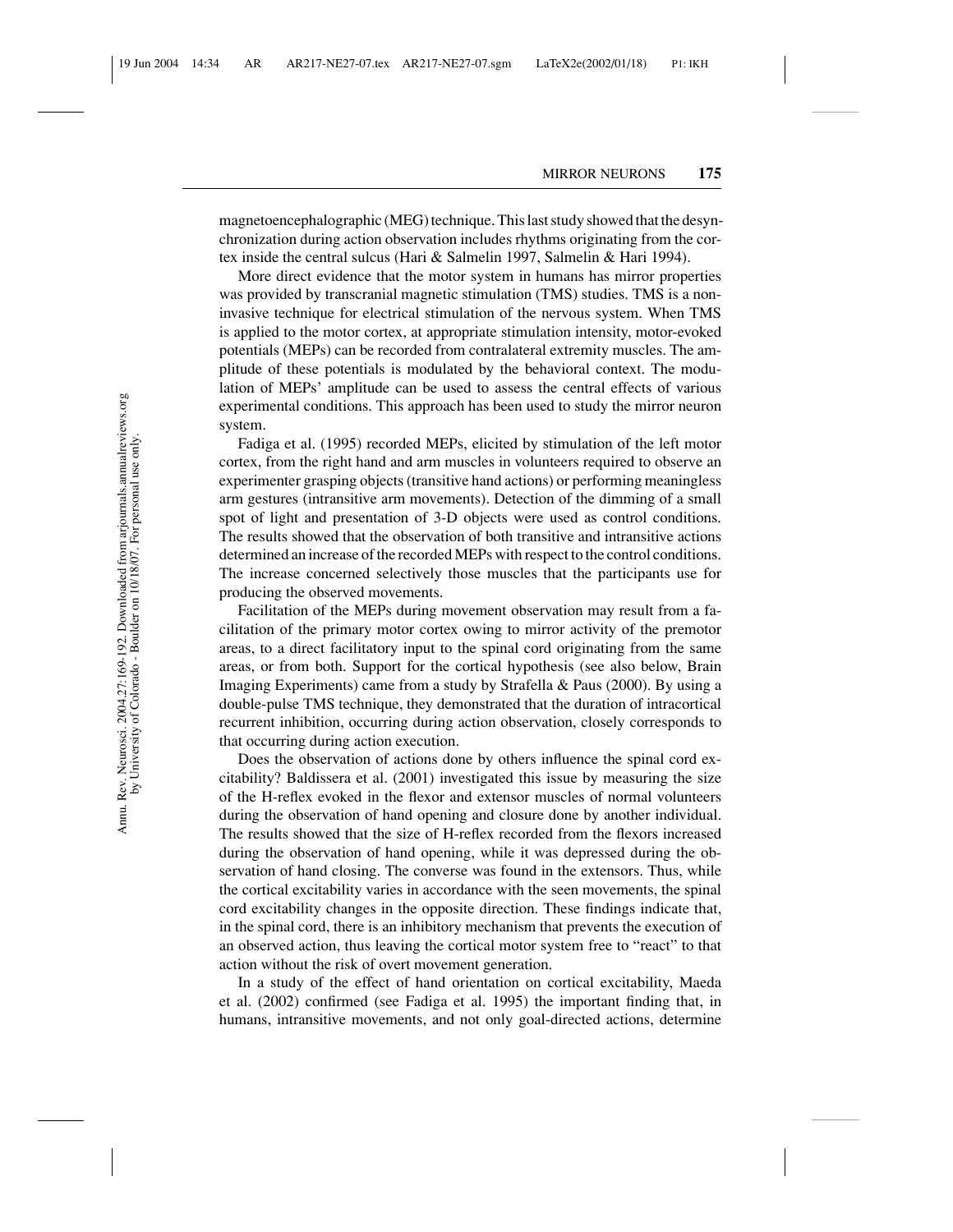motor resonance. Another important property of the human mirror-neuron system, demonstrated with TMS technique, is that the time course of cortical facilitation during action observation follows that of movement execution. Gangitano et al. (2001) recorded MEPs from the hand muscles of normal volunteers while they were observing grasping movements made by another individual. The MEPs were recorded at different intervals following the movement onset. The results showed that the motor cortical excitability faithfully followed the grasping movement phases of the observed action.

In conclusion, TMS studies indicate that a mirror-neuron system (a motor resonance system) exists in humans and that it possesses important properties not observed in monkeys. First, intransitive meaningless movements produce mirrorneuron system activation in humans(Fadiga et al. 1995, Maeda et al. 2002, Patuzzo et al. 2003), whereas they do not activate mirror neurons in monkeys. Second, the temporal characteristics of cortical excitability, during action observation, suggest that human mirror-neuron systems code also for the movements forming an action and not only for action as monkey mirror-neuron systems do. These properties of the human mirror-neuron system should play an important role in determining the humans' capacity to imitate others' action.

## **Brain Imaging Studies: The Anatomy of the Mirror System**

A large number of studies showed that the observation of actions done by others activates in humans a complex network formed by occipital, temporal, and parietal visual areas, and two cortical regions whose function is fundamentally or predominantly motor (e.g., Buccino et al. 2001; Decety et al. 2002; Grafton et al. 1996; Grèzes et al. 1998; Grèzes et al. 2001; Grèzes et al. 2003; Iacoboni et al. 1999, 2001; Koski et al. 2002, 2003; Manthey et al. 2003; Nishitani & Hari 2000, 2002; Perani et al. 2001; Rizzolatti et al. 1996b). These two last regions are the rostral part of the inferior parietal lobule and the lower part of the precentral gyrus plus the posterior part of the inferior frontal gyrus (IFG). These regions form the core of the human mirror-neuron system.

Which are the cytoarchitectonic areas that form these regions? Interpretation of the brain-imaging activations in cytoarchitectonic terms is always risky. Yet, in the case of the inferior parietal region, it is very plausible that the mirror activation corresponds to areas PF and PFG, where neurons with mirror properties are found in the monkeys (see above).

More complex is the situation for the frontal regions. A first issue concerns the location of the border between the two main sectors of the premotor cortex: the ventral premotor cortex (PMv) and the dorsal premotor cortex (PMd). In nonhuman primates the two sectors differ anatomically (Petrides  $\&$  Pandya 1984, Tanné-Gariepy et al. 2002) and functionally (see Rizzolatti et al. 1998). Of them, PMv only has (direct or indirect) anatomical connections with the areas where there is visual coding of action made by others (PF/PFG and indirectly STS) and, thus, where there is the necessary information for the formation of mirror neurons (Rizzolatti & Matelli 2003).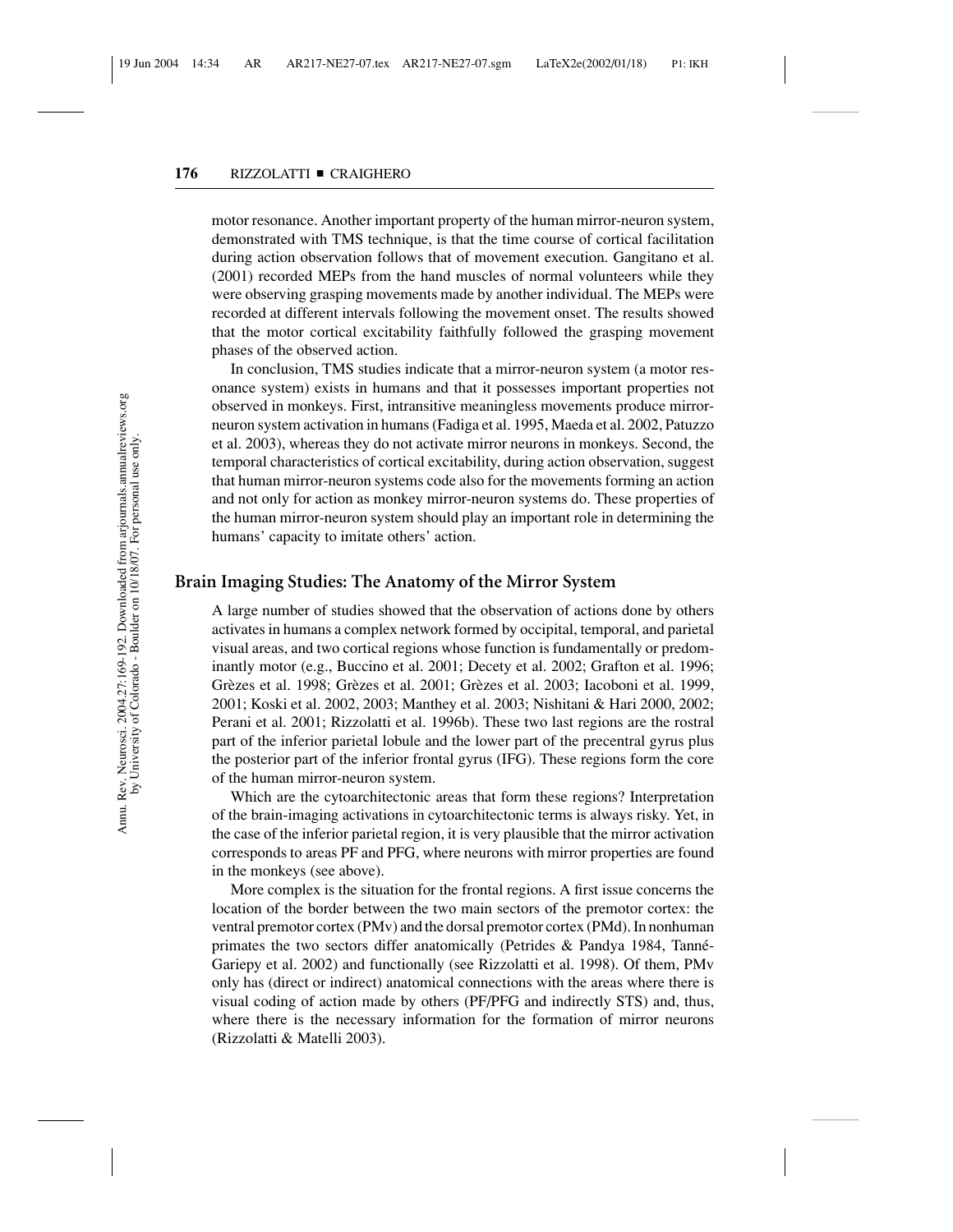On the basis of embryological considerations, the border between human PMd and PMv should be located, approximately, at Z level 50 in Talairach coordinates (Rizzolatti & Arbib 1998, Rizzolatti et al. 2002). This location derives from the view that the superior frontal sulcus (plus the superior precentral sulcus) represents the human homologue of the superior branch of the monkey arcuate sulcus. Because the border of monkey PMv and PMd corresponds approximately to the caudal continuation of this branch, the analogous border should, in humans, lie slightly ventral to the superior frontal sulcus.

The location of human frontal eye field (FEF) supports this hypothesis (Corbetta 1998, Kimming et al. 2001, Paus 1996, Petit et al.1996).In monkeys, FEF liesin the anterior bank of the arcuate sulcus, bordering posteriorly the sector of PMv where arm and head movements are represented (area F4). If one accepts the location of the border between PMv and PMd suggested above, FEF is located in a similar position in the two species. In both of them, the location is just anterior to the upper part of PMv and the lowest part of PMd.

The other issue concerns IFG areas. There is a deeply rooted prejudice that these areas are radically different from those of the precentral gyrus and that they are exclusively related to speech (e.g., Grèzes  $\&$  Decety 2001). This is not so. Already at the beginning of the last century, Campbell (1905) noted clear anatomical similarities between the areas of posterior IFG and those of the precentral gyrus. This author classed both the *pars opercularis* and the *pars triangularis* of IFG together with the precentral areas and referred to them collectively as the "intermediate precentral" cortex. Modern comparative studies indicate that the *pars opercularis* of IFG (basically corresponding to area 44) is the human homologue of area F5 (Von Bonin & Bailey 1947, Petrides & Pandya 1997). Furthermore, from a functional perspective, clear evidence has been accumulating in recent years that human area 44, in addition to speech representation, contains (as does monkey area F5) a motor representation of hand movements (Binkofski et al. 1999, Ehrsson et al. 2000, Gerardin et al. 2000, Iacoboni et al. 1999, Krams et al. 1998). Taken together, these data strongly suggest that human PMv is the homologue of monkey area F4, and human area 44 is the homologue of monkey area F5. The descending branch of the inferior precentral sulcus (homologue to the monkey inferior precentral dimple) should form the approximate border between the two areas (for individual variations of location and extension area 44, see Amunts et al. 1999 and Tomaiuolo et al. 1999).

If the homology just described is correct, one should expect that the observation of neck and proximal arm movements would activate predominantly PMv, whereas hand and mouth movements would activate area 44. Buccino et al. (2001) addressed this issue in an fMRI experiment. Normal volunteers were presented with video clips showing actions performed with the mouth, hand/arm, and foot/leg. Both transitive (actions directed toward an object) and intransitive actions were shown. Action observation was contrasted with the observation of a static face, hand, and foot (frozen pictures of the video clips), respectively.

Observation of object-related mouth movements determined activation of the lower part of the precentral gyrus and of the *pars opercularis* of the inferior frontal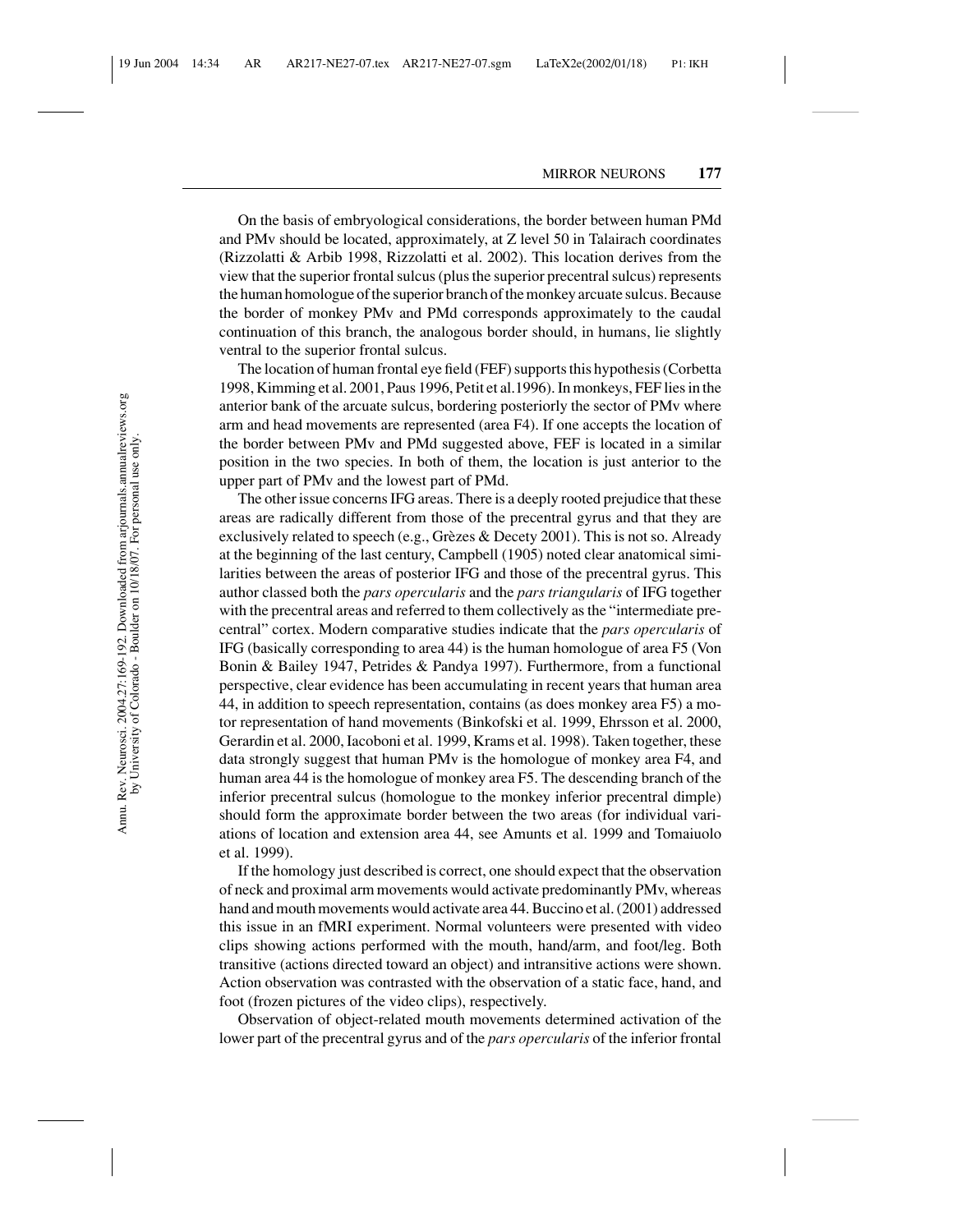gyrus (IFG), bilaterally. In addition, two activation foci were found in the parietal lobe. One was located in the rostral part of the inferior parietal lobule (most likely area PF), whereas the other was located in the posterior part of the same lobule. The observation of intransitive actions activated the same premotor areas, but there was no parietal lobe activation.

Observation of object-related hand/arm movements determined two areas of activation in the frontal lobe, one corresponding to the *pars opercularis* of IFG and the other located in the precentral gyrus. The latter activation was more dorsally located than that found during the observation of mouth movements. As for mouth movements, there were two activation foci in the parietal lobe. The rostral focus was, as in the case of mouth actions, in the rostral part of the inferior parietal lobule, but more posteriorly located, whereas the caudal focus was essentially in the same location as that for mouth actions. During the observation of intransitive movements the premotor activations were present, but the parietal ones were not.

Finally, the observation of object-related foot/leg actions determined an activation of a dorsal sector of the precentral gyrus and an activation of the posterior parietal lobe, in part overlapping with those seen during mouth and hand actions, in part extending more dorsally. Intransitive foot actions produced premotor, but not parietal, activation.

A weakness of the data by Buccino et al. (2001) is that they come from a group study. Data fromsingle individuals are badly needed for amore precise somatotopic map. Yet, they clearly show that both the frontal and the parietal "mirror" regions are somatotopically organized. The somatotopy found in the inferior parietal lobule is the same as that found in the monkey. As far as the frontal lobe is concerned, the data appear to confirm the predictions based on the proposed homology. The activation of the *pars opercularis* of IFG should reflect the observation of distal hand actions and mouth actions, whereas that of the precentral cortex activation should reflect that of proximal arm actions and of neck movements.

It is important to note that the observation of transitive actions activated both the parietal and the frontal node of the mirror-neuron system, whereas the intransitive actions activated the frontal node only. This observation is in accord with the lack of inferior parietal lobule activation found in other studies in which intransitive actions were used (e.g., finger movements; Iacoboni et al. 1999, 2001; Koski et al. 2002, 2003). Considering that the premotor areas receive visual information from the inferior parietal lobule, it is hard to believe that the inferior parietal lobule was not activated during the observation of intransitive actions. It is more likely, therefore, that when an object is present, the inferior parietal activation is stronger than when the object islacking, and the activation, in the latter case, does not reach statistical significance.

#### **Brain Imaging Studies: Mirror-Neuron System Properties**

As discussed above, the mirror-neuron system is involved in action understanding. An interesting issue is whether this is true also for actions done by individuals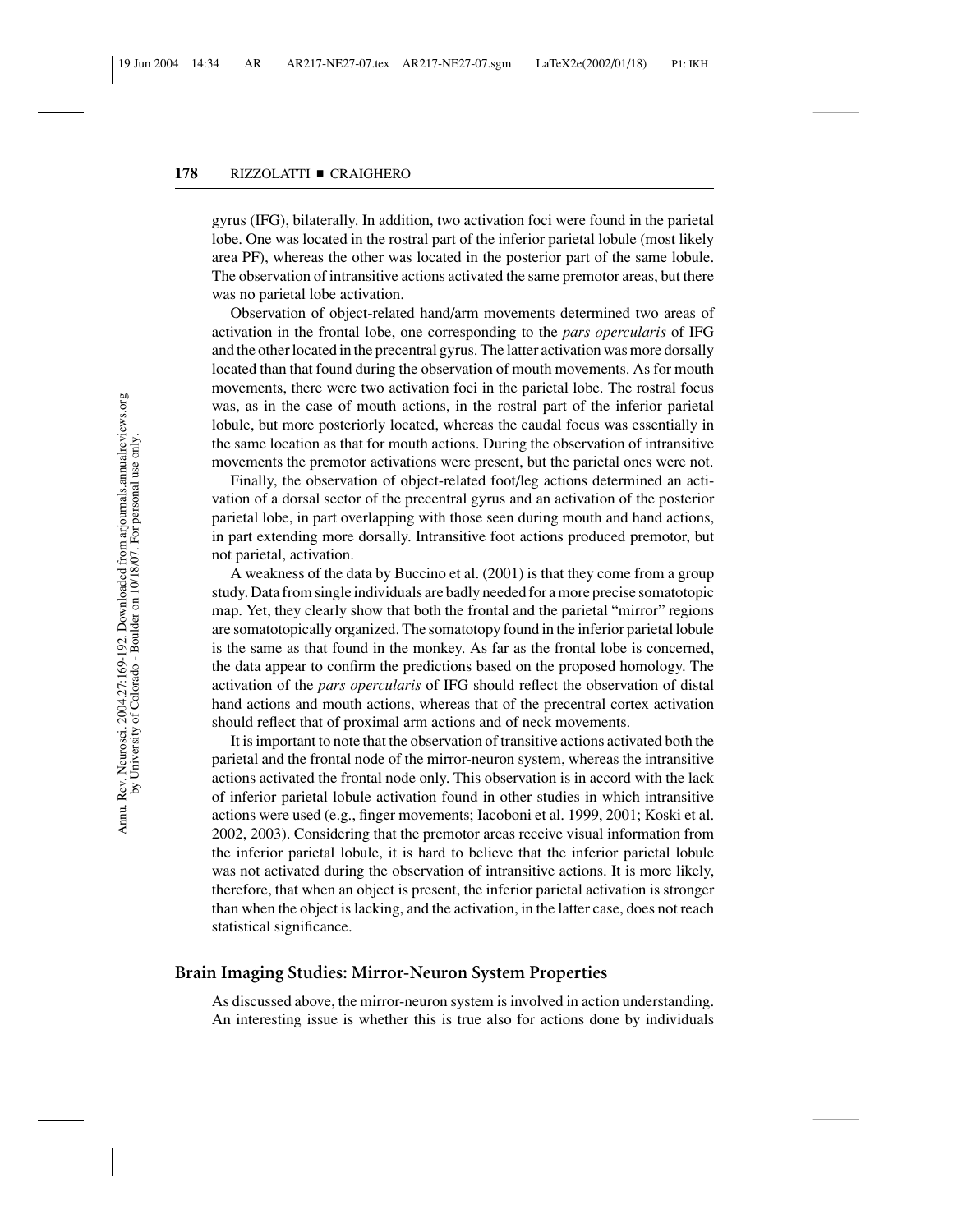belonging to other species. Is the understanding by humans of actions done by monkeys based on the mirror-neuron system? And what about more distant species, like dogs?

Recently, an fMRI experiment addressed these questions (Buccino et al. 2004). Video clips showing silent mouth actions performed by humans, monkeys, and dogs were presented to normal volunteers. Two types of actions were shown: biting and oral communicative actions (speech reading, lip smacking, barking). As a control, static images of the same actions were presented.

The results showed that the observation of biting, regardless of whether it was performed by a man, a monkey, or a dog, determined the same two activation foci in the inferior parietal lobule discussed above and activation in the *pars opercularis* of the IFG and the adjacent precentral gyrus (Figure 3). The left rostral parietal focus and the left premotor focus were virtually identical for all three species, whereas the right side foci were stronger during the observation of actions made by a human being than by an individual of another species. Different results were obtained with communicative actions. Speech reading activated the left *pars opercularis* of IFG; observation of lip smacking, a monkey communicative gesture, activated a small focus in the right and left *pars opercularis* of IFG; observation of barking did not produce any frontal lobe activation (Figure 4).

These results indicated that actions made by other individuals could be recognized through different mechanisms. Actions belonging to the motor repertoire of the observer are mapped on his/her motor system. Actions that do not belong to this repertoire do not excite the motor system of the observer and appear to be recognized essentially on a visual basis without motor involvement. It islikely that these two different ways of recognizing actions have two different psychological counterparts. In the first case the motor "resonance" translates the visual experience into an internal "personal knowledge" (see Merleau-Ponty 1962), whereas this is lacking in the second case.

One may speculate that the absence of the activation of the frontal mirror area reported in some experiments might be due to the fact that the stimuli used (e.g., light point stimuli, Grèzes et al. 2001) were insufficient to elicit this "personal" knowledge of the observed action.

An interesting issue was addressed by Johnson Frey et al. (2003). Using eventrelated fMRI, they investigated whether the frontal mirror activation requires the observation of a dynamic action or if the understanding of the action goal is sufficient. Volunteers were presented with static pictures of the same objects being grasped or touched. The results showed that the observation of the goals of hand-object interactions was sufficient to activate selectively the frontal mirror region.

In this experiment, *pars triangularis* of IFG has been found active in several subjects (see also Rizzolatti et al. 1996b, Grafton et al. 1996). In speech, this sector appears to be mostly related to syntax (Bookheimer 2002). Although one may be tempted to speculate that this area may code also the syntactic aspect of action (see Greenfield 1991), there is at present no experimental evidence in support of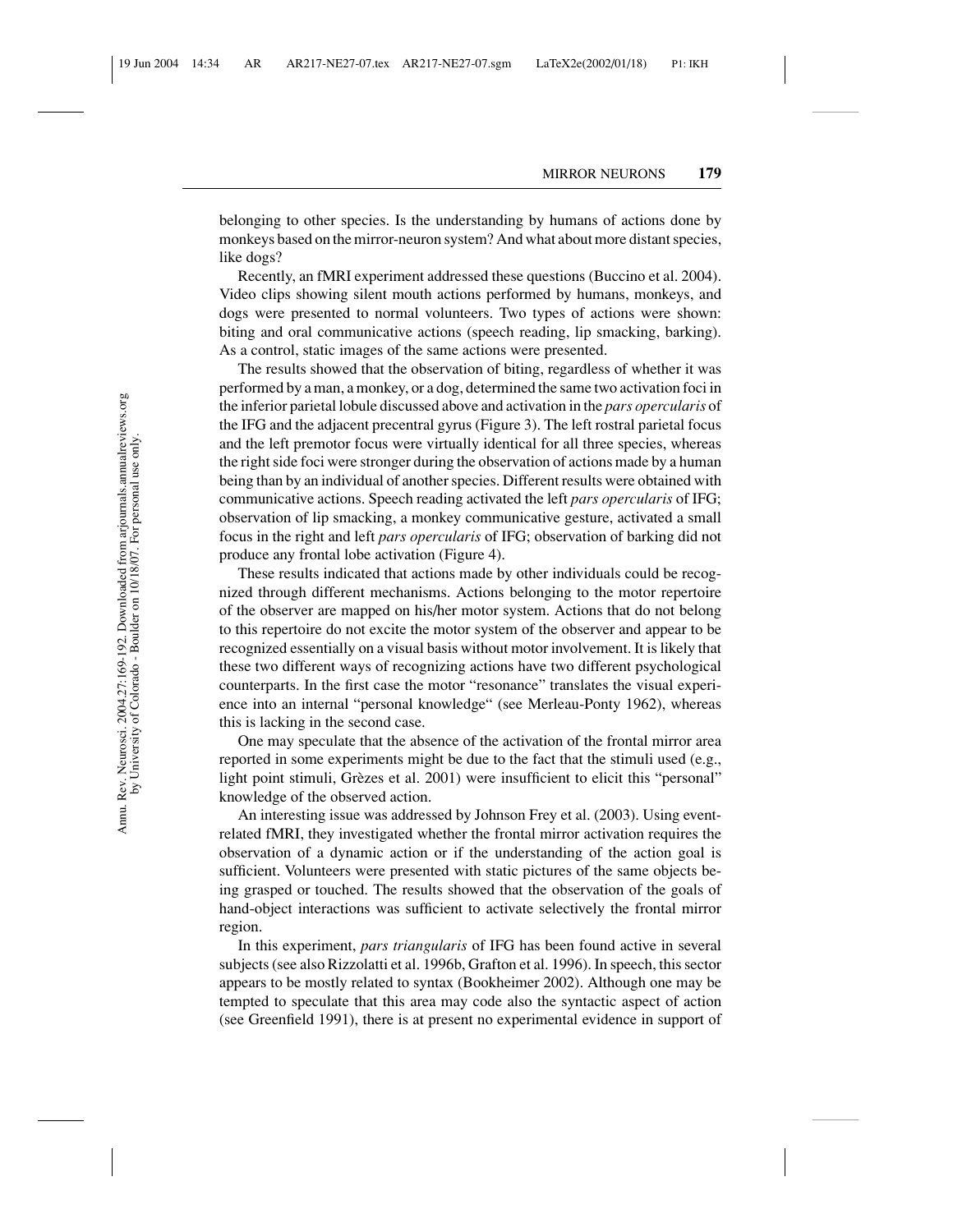this proposal. Therefore, the presence of activation of *pars triangularis* lacks, at the moment, a clear explanation.

Schubotz & Von Cramon (2001, 2002a,b) tested whether the frontal mirror region is important not only for the understanding of goal-directed actions, but also for recognizing predictable visual patterns of change. They used serial prediction tasks, which tested the participants' performance in a sequential perceptual task without sequential motor responses. Results showed that serial prediction caused activation in premotor and parietal cortices, particularly within the right hemisphere. The authors interpreted these findings as supporting the notion that sequential perceptual events can be represented independent of preparing an intended action toward the stimulus. According to these authors, the frontal mirror-neuron system node plays, in humans, a crucial role also in the representation of sequential information, regardless of whether it is perceptual or action related.

## **MIRROR-NEURON SYSTEM AND IMITATION**

#### **Imitation of Actions Present in the Observer's Repertoire**

Psychological experiments strongly suggest that, in the cognitive system, stimuli and responses are represented in a commensurable format (Brass et al. 2000, Craighero et al. 2002, Wohlschlager & Bekkering 2002; see Prinz 2002). When observers see a motor event that shares features with a similar motor event present in their motor repertoire, they are primed to repeat it. The greater the similarity between the observed event and the motor event, the stronger the priming is (Prinz 2002).

These findings, and the discovery of mirror neurons, prompted a series of experiments aimed at finding the neural substrate of this phenomenon (Iacoboni et al. 1999, 2001; Nishitani & Hari 2000, 2002).

Using fMRI, Iacoboni et al. (1999) studied normal human volunteers in two conditions: observation-only and observation-execution. In the "observation-only" condition, subjects were shown a moving finger, a cross on a stationary finger, or a cross on an empty background. The instruction was to observe the stimuli. In the "observation-execution" condition, the same stimuli were presented, but this time the instruction was to lift the right finger, as fast as possible, in response to them.

The most interesting statistical contrast was that between the trials in which the volunteers made the movement in response to an observed action (imitation) and the trials in which the movement was triggered by the cross. The results showed that the activity was stronger during imitation trials than during the other motor trials in four areas: the left *pars opercularis* of the IFG, the right anterior parietal region, the right parietal operculum, and the right STS region (see for this last activation Iacoboni et al. 2001). Further experiments by Koski et al. (2002) confirmed the importance of Broca's area, in particular when the action to be imitated had a specific goal. Grèzes et al. (2003) obtained similar results, but only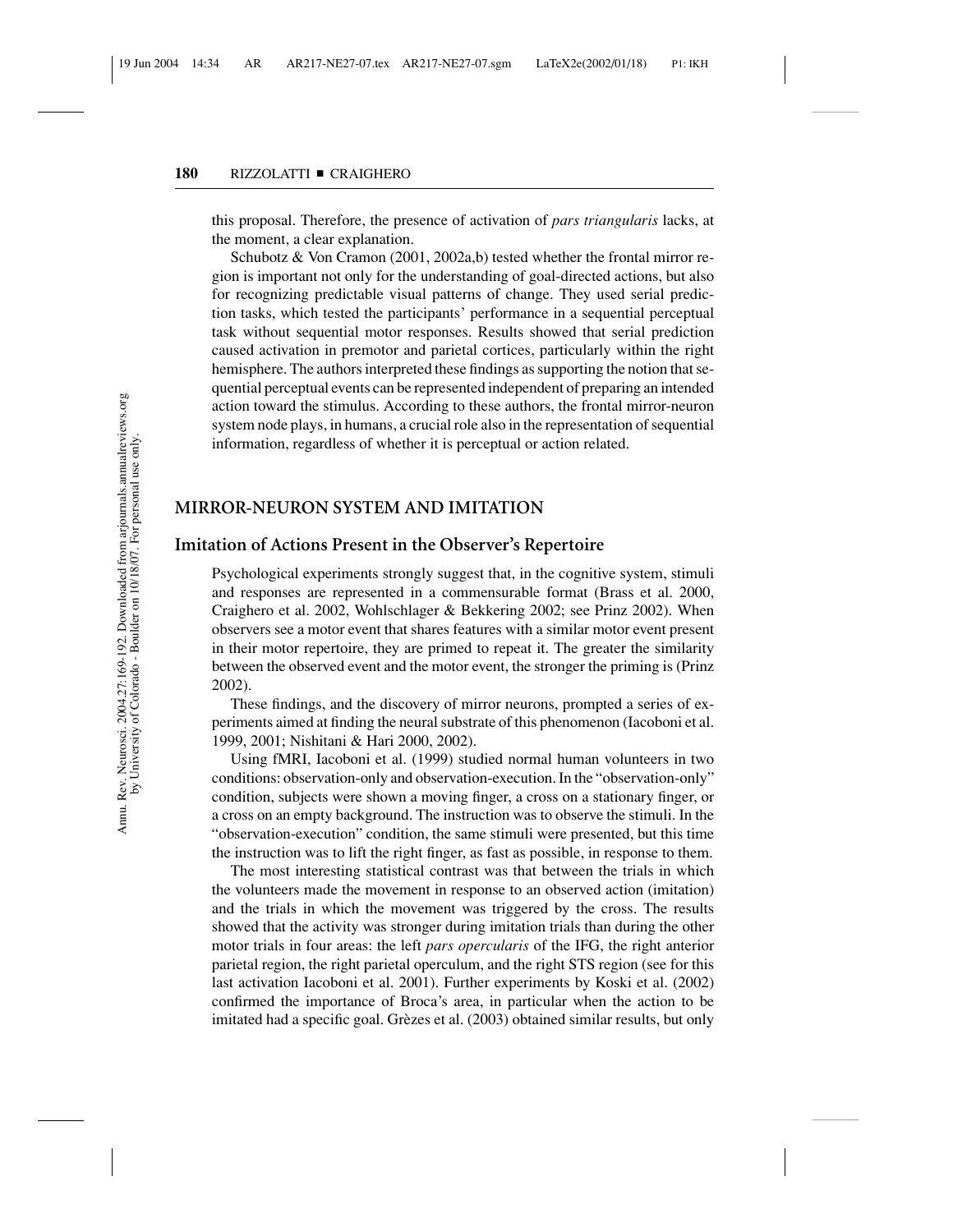when participants had to imitate pantomimes. The imitation of object-directed actions surprisingly activated PMd.

Nishitani & Hari (2000, 2002) performed two studiesin which they investigated imitation of grasping actions and of facial movements, respectively. The eventrelated MEG was used. The first study confirmed the importance of the left IFG (Broca's area) in imitation. In the second study (Nishitani & Hari 2002), the authors asked volunteers to observe still pictures of verbal and nonverbal (grimaces) lip forms, to imitate them immediately after having seen them, or to make similar lip forms spontaneously. During lip form observation, cortical activation progressed from the occipital cortex to the superior temporal region, the inferior parietal lobule, IFG (Broca's area), and finally to the primarymotor cortex.The activation sequence during imitation of both verbal and nonverbal lip forms was the same as during observation. Instead, when the volunteers executed the lip forms spontaneously, only Broca's area and the motor cortex were activated.

Taken together, these data clearly show that the basic circuit underlying imitation coincides with that which is active during action observation. They also indicate that, in the posterior part of IFG, a direct mapping of the observed action and its motor representation takes place.

The studies of Iacoboni et al. (1999, 2001) showed also activations—superior parietal lobule, parietal operculum, and STS region—that most likely do not reflect a mirror mechanism. The activation of the superior parietal lobule is typically not present when subjects are instructed to observe actions without the instruction to imitate them (e.g., Buccino et al. 2001). Thus, a possible interpretation of this activation is that the request to imitate produces, through backward projections, sensory copies of the intended actions. In the monkey, superior parietal lobule and especially its rostral part (area PE) contains neurons that are active in response to proprioceptive stimuli as well as during active arm movements (Kalaska et al. 1983, Lacquaniti et al. 1995, Mountcastle et al. 1975). It is possible, therefore, that the observed superior parietal activation represents a kinesthetic copy of the intended movements. This interpretation fits well previous findings by Grèzes et al. (1998), who, in agreement with Iacoboni et al. (1999), showed a strong activation of superior parietal lobule when subjects' tasks were to observe actions in order to repeat them later.

An explanation in terms of sensory copies of the intended actions may also account for the activations observed in the parietal operculum and STS. The first corresponds to the location of somatosensory areas hidden in the sylvian sulcus (Disbrow et al. 2000), whereas the other corresponds to higher-order visual areas of the STS region (see above). Thus, these two activations might reflect somatosensory and visual copies of the intended action, respectively.

The importance of the *pars opercularis* of IFG in imitation was further demonstrated using repetitive TMS (rTMS), a technique that transiently disrupts the functions of the stimulated area (Heiser et al. 2003). The task used in the study was, essentially, the same as that of Iacoboni et al. (1999). The results showed that following stimulation of both left and right Broca's area, there was significant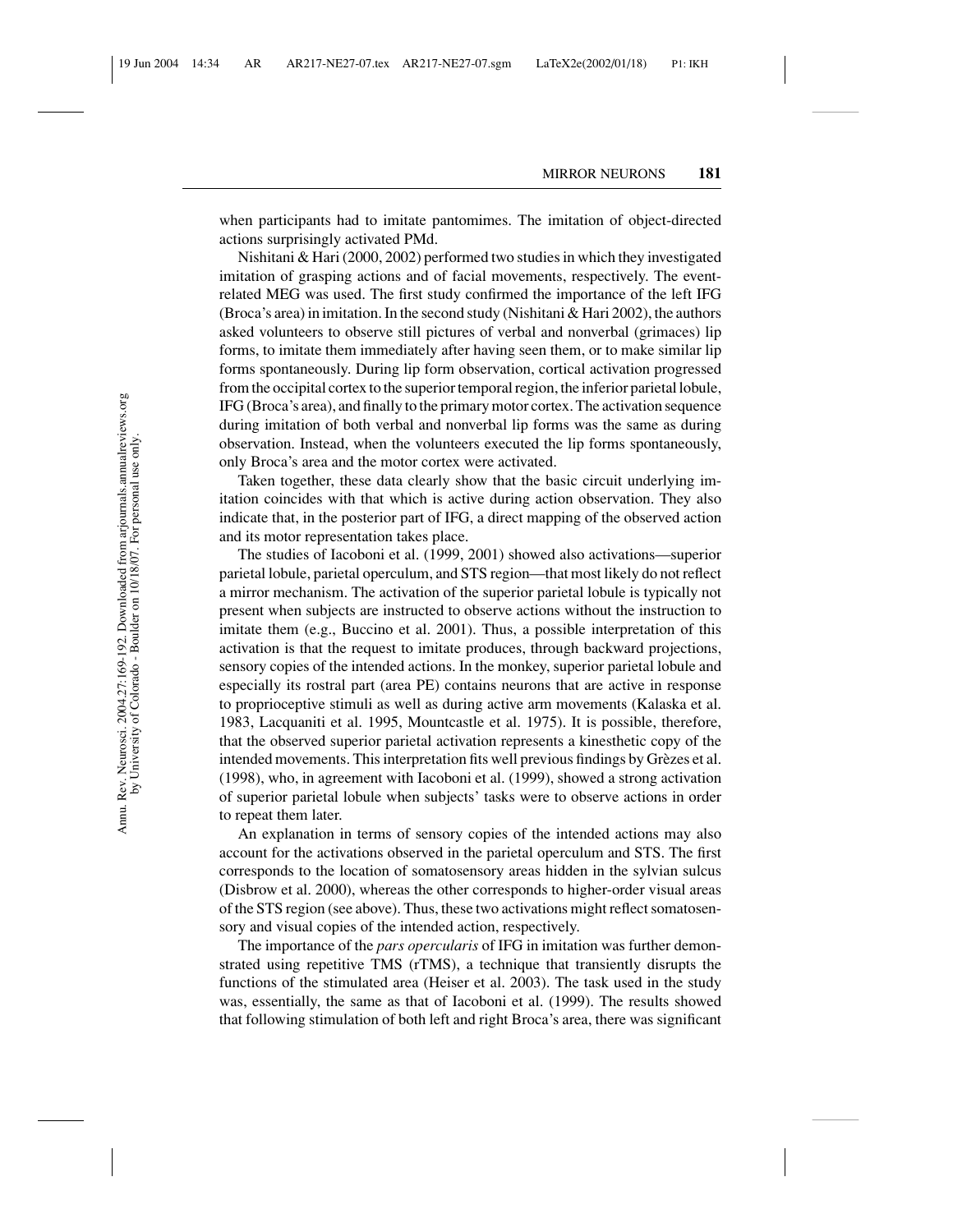impairment in imitation of finger movements. The effect was absent when finger movements were done in response to spatial cues.

### **Imitation Learning**

Broadly speaking, there are two types of newly acquired behaviors based on imitation learning. One is substitution, for the motor pattern spontaneously used by the observer in response to a given stimulus, of another motor pattern that is more adequate to fulfill a given task. The second is the capacity to learn a motor sequence useful to achieve a specific goal (Rizzolatti 2004).

The neural basis of the capacity to form a new motor pattern on the basis of action observation was recently studied by Buccino et al. (G. Buccino, S. Vogt, A. Ritzl, G.R. Fink, K. Zilles, H.J. Freund & G. Rizzolatti, submitted manuscript), using an event-related fMRI paradigm. The basic task was the imitation, by naive participants, of guitar chords played by an expert guitarist. By using an eventrelated paradigm, cortical activation was mapped during the following events: (*a*) action observation, (*b*) pause (new motor pattern formation and consolidation),  $(c)$  chord execution, and  $(d)$  rest. In addition to imitation condition, there were three control conditions: observation without any motor request, observation followed by execution of a nonrelated action (e.g., scratching the guitar neck), and free execution of guitar chords.

The results showed that during the event observation-to-imitate there was activation of a cortical network that coincided with that which is active during observation-without-instruction-to-imitate and during observation in order not to imitate. The strength of the activation was, however, much stronger in the first condition. The areas forming this common network were the inferior parietal lobule, the dorsal part of PMv, and the *pars opercularis* of IFG. Furthermore, during the event observation-to-imitate, but not during observation-without-further-motoraction, there was activation of the superior parietal lobule, anterior mesial areas plus a modest activation of the middle frontal gyrus.

The activation during the pause event in imitation condition involved the same basic circuit as in event observation-of-the-same-condition, but with some important differences: increase of the superior parietal lobule activation, activation of PMd, and, most interestingly, a dramatic increase in extension and strength of the middle frontal cortex activation (area 46) and of the areas of the anterior mesial wall. Finally, during the execution event, not surprisingly, the activation concerned mostly the sensorimotor cortex contralateral to the acting hand.

These data show that the nodal centers for new motor pattern formation coincide with the nodal mirror-neuron regions. Although fMRI experiments cannot give information on the mechanism involved, it is plausible (see the neurophysiological sections) that during learning of new motor patterns by imitation the observed actions are decomposed into elementary motor acts that activate, via mirror mechanism, the corresponding motor representations in PF and in PMv and in the *pars opercularis* of IFG. Once these motor representations are activated,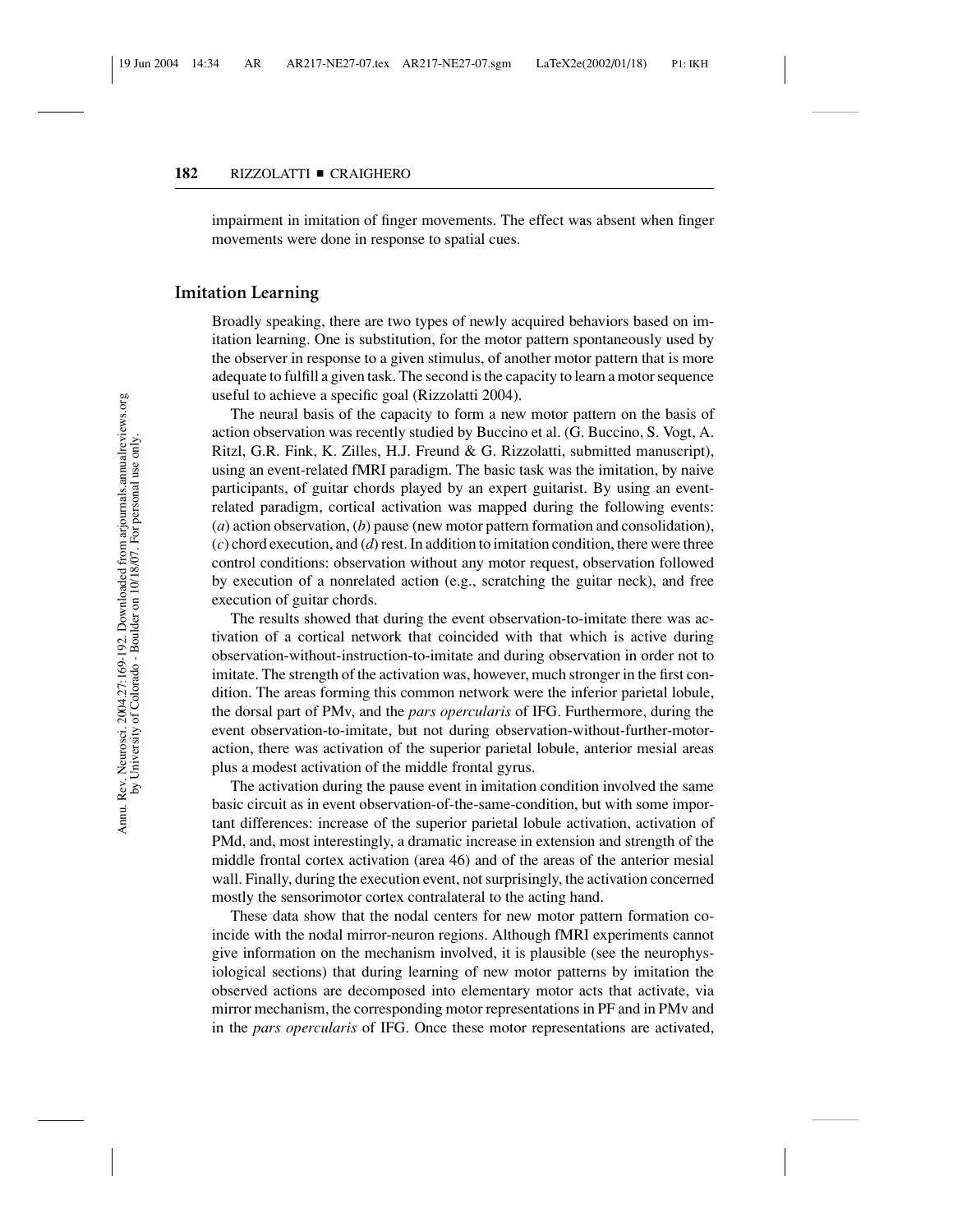they are recombined, according to the observed model by the prefrontal cortex. This recombination occurs inside the mirror-neuron circuit with area 46 playing a fundamental orchestrating role.

To our knowledge, there are no brain-imaging experiments that studied the acquisition of new sequences by imitation from the perspective of mirror neurons. Theoretical aspect of sequential learning by imitation and its possible neural basis have been discussed by Arbib (2002), Byrne (2002), and Rizzolatti (2004). The interested reader can find there an exhaustive discussion of this issue.

## **MIRROR-NEURON SYSTEM AND COMMUNICATION**

#### **Gestural Communication**

Mirror neurons represent the neural basis of a mechanism that creates a direct link between the sender of a message and its receiver. Thanks to this mechanism, actions done by other individuals become messages that are understood by an observer without any cognitive mediation.

On the basis of this property, Rizzolatti & Arbib (1998) proposed that the mirrorneuron system represents the neurophysiological mechanism from which language evolved. The theory of Rizzolatti & Arbib belongs to theories that postulate that speech evolved mostly from gestural communication (see Armstrong et al. 1995, Corballis 2002). Its novelty consists of the fact that it indicates a neurophysiological mechanism that creates a common (parity requirement), nonarbitrary, semantic link between communicating individuals.

The mirror-neuron system in monkeys is constituted of neurons coding objectdirected actions. A first problem for the mirror-neuron theory of language evolution is to explain how this close, object-related system became an open system able to describe actions and objects without directly referring to them.

It is likely that the great leap from a closed system to a communicative mirror system depended upon the evolution of imitation (see Arbib 2002) and the related changes of the human mirror-neuron system: the capacity of mirror neurons to respond to pantomimes (Buccino et al. 2001, Grèzes et al. 2003) and to intransitive actions (Fadiga et al. 1995, Maeda et al. 2002) that was absent in monkeys.

The notion that communicative actions derived from object-directed actions is not new. Vygotski (1934), for example, explained that the evolution of pointing movements was due to attempts of children to grasp far objects. It is interesting to note that, although monkey mirror neurons do not discharge when the monkey observes an action that is not object directed, they do respond when an object is hidden, but the monkey knows that the action has a purpose (Kohler et al. 2002). This finding indicates that breaking spatial relations between effector and target does not impair the capacity of understanding the action meaning. The precondition for understanding pointing—the capacity to mentally represent the action goal—is already present in monkeys.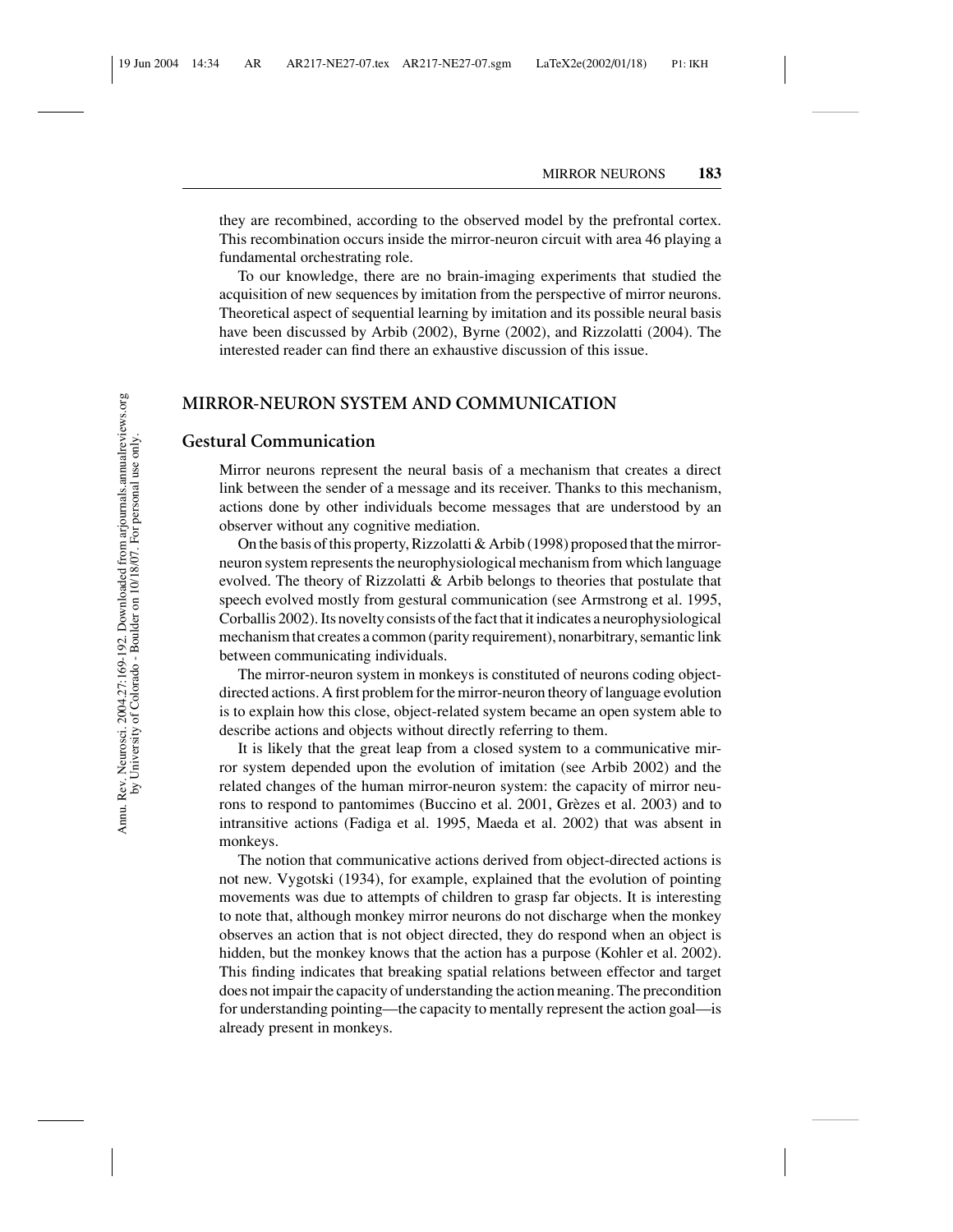A link between object-directed and communicative action was also stressed by other authors (see McNeilage 1998, Van Hoof 1967; for discussion of this link from the mirror neurons perspective, see above).

### **Mirror Neurons and Speech Evolution**

The mirror neuron communication system has a great asset: Its semantics is inherent to the gestures used to communicate. This is lacking in speech. In speech, or at least in modern speech, the meaning of the words and the phono-articulatory actions necessary to pronounce them are unrelated. This fact suggests that a necessary step for speech evolution was the transfer of gestural meaning, intrinsic to gesture itself, to abstract sound meaning. From this follows a clear neurophysiological prediction: Hand/arm and speech gestures must be strictly linked and must, at least in part, share a common neural substrate.

A number of studies prove that this is true. TMS experiments showed that the excitability of the hand motor cortex increases during both reading and spontaneous speech (Meister et al. 2003, Seyal et al. 1999, Tokimura et al. 1996). The effect is limited to the left hemisphere. Furthermore, no language-related effect is found in the leg motor area. Note that the increase of hand motor cortex excitability cannot be attributed to word articulation because, although word articulation recruits motor cortex bilaterally, the observed activation is strictly limited to the left hemisphere. The facilitation appears, therefore, to result from a coactivation of the dominant hand motor cortex with higher levels of language network (Meister et al. 2003).

Gentilucci et al. (2001) reached similar conclusions using a different approach. In a series of behavioral experiments, they presented participants with two 3-D objects, one large and one small. On the visible face of the objects there were either two crosses or a series of dots randomly scattered on the same area occupied by the crosses. Participants were required to grasp the objects and, in the condition in which the crosses appeared on the object, to open their mouth. The kinematics of hand, arm, and mouth movements was recorded. The results showed that lip aperture and the peak velocity of lip aperture increased when the movement was directed to the large object.

In another experiment of the same study Gentilucci et al. (2001) asked participants to pronounce a syllable (e.g., GU, GA) instead of simply opening their mouth. It was found that lip aperture was larger when the participants grasped a larger object. Furthermore, the maximal power of the voice spectrum recorded during syllable emission was also higher when the larger object was grasped.

Most interestingly, grasping movements influence syllable pronunciation not only when they are executed, but also when they are observed. In a recent study (Gentilucci 2003), normal volunteers were asked to pronounce the syllables BA or GA while observing another individual grasping objects of different size. Kinematics of lip aperture and amplitude spectrum of voice was influenced by the grasping movements of the other individual. Specifically, both lip aperture and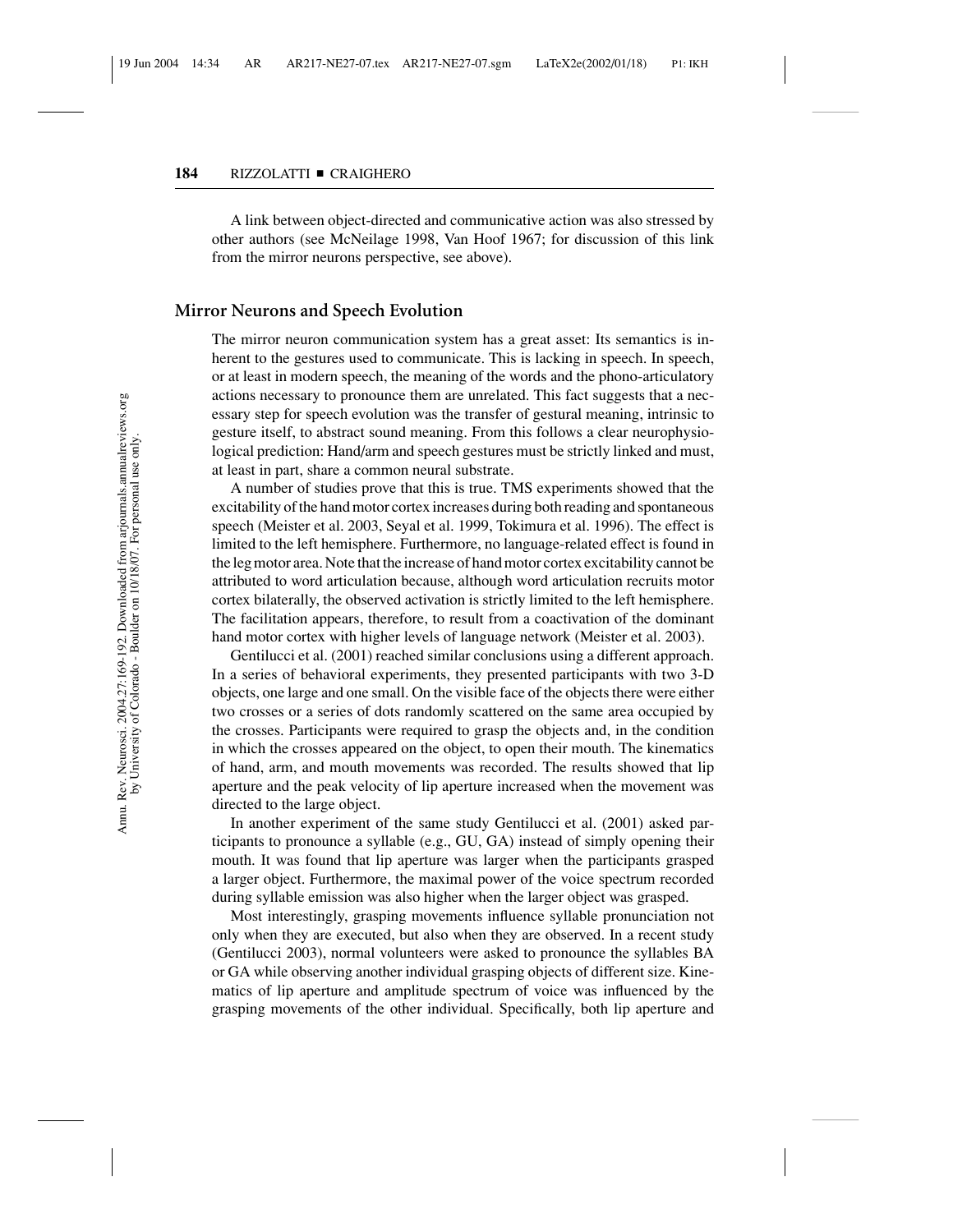voice peak amplitude were greater when the observed action was directed to larger objects. Control experiments ruled out that the effect was due to the velocity of the observed arm movement.

Taken together, these experiments show that hand gestures and mouth gestures are strictly linked in humans and that this link includes the oro-laryngeal movements used for speech production.

### **Auditory Modality and Mirror-Neuron Systems**

If the meaning of manual gestures, understood through the mirror-neuron mechanism, indeed transferred, in evolution, from hand gestures to oro-laryngeal gestures, how did that transfer occur?

As described above, in monkeys there is a set of F5 mirror neurons that discharge in response to the sound of those actions that, when observed or executed by the monkey, trigger a given neuron (Kohler et al. 2002). The existence of these audiovisual mirror neurons indicates that auditory access to action representation is present also in monkeys.

However, the audio-visual neurons code only object-related actions. They are similar, in this respect, to the "classical" visual mirror neurons. But, as discussed above, object-related actions are not sufficient to create an efficient intentional communication system. Therefore, words should have derived mostly from association of sound with intransitive actions and pantomimes, rather than from object-directed actions.

An example taken from Paget (1930) may clarify the possible process at work. When we eat, we move our mouth, tongue, and lips in a specific manner. The observation of this combined series of motor actions constitutes the gesture whose meaning is transparent to everybody: "eat." If, while making this action, we blow air through the oro-laryngeal cavities, we produce a sound like "mnyam-mnyam," or "mnya-mnya," words whose meaning is almost universally recognized (Paget 1930). Thus through such an association mechanism, the meaning of an action, naturally understood, is transferred to sound.

It is plausible that, originally, the understanding of the words related to mouth actions occurred through activation of audio-visual mirror neurons related to ingestive behavior (see Ferrari et al. 2003). A fundamental step, however, toward speech acquisition was achieved when individuals, most likely thanks to improved imitation capacities (Donald 1991), became able to generate the sounds originally accompanied by a specific action without doing the action. This new capacity should have led to (and derived from) the acquisition of an auditory mirror system, developed on top of the original audio-visual one, but which progressively became independent of it.

More specifically, this scenario assumes that, in the case discussed above, the premotor cortex became progressively able to generate the sound "mnyammnyam" without the complex motor synergies necessary for producing ingestive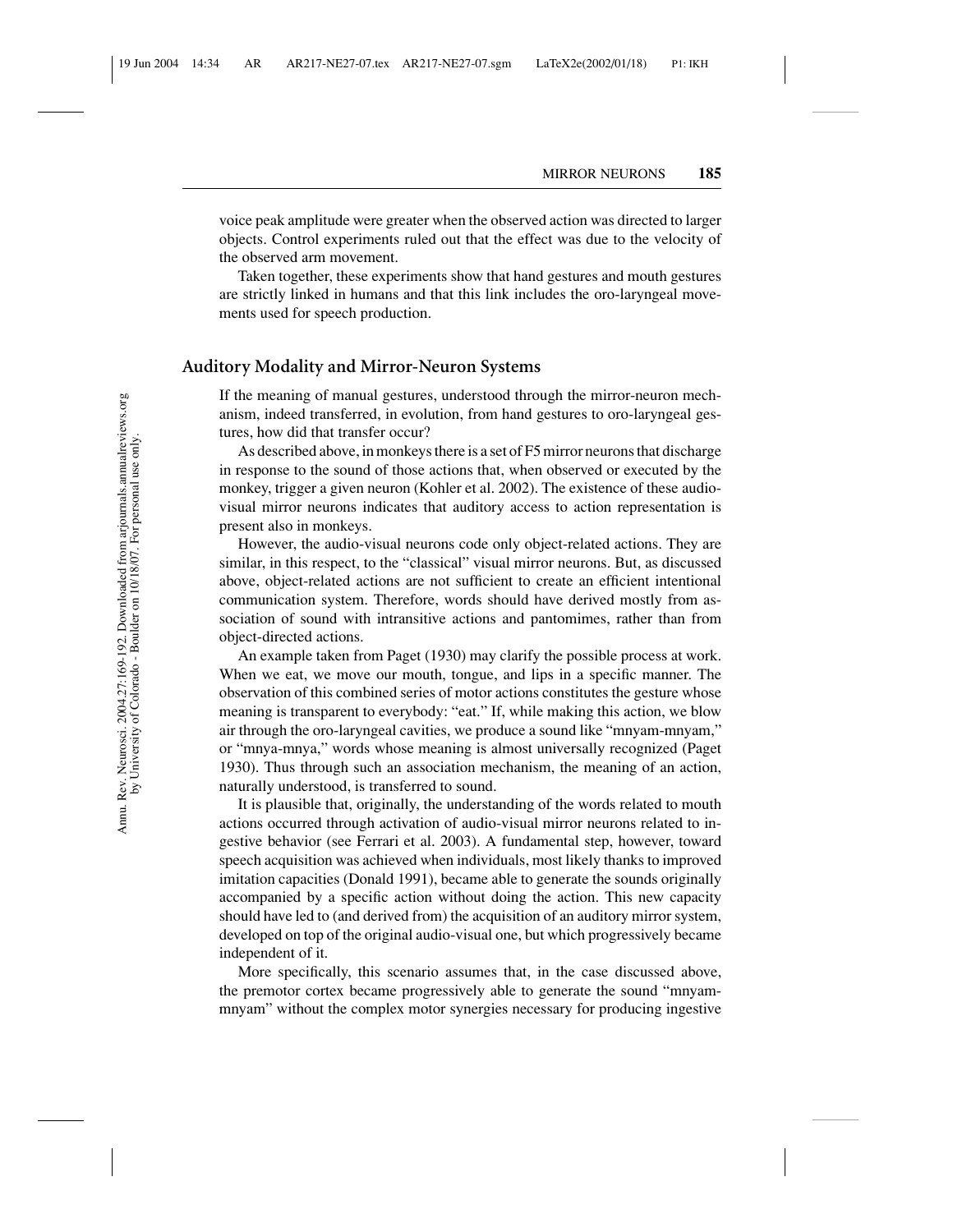action, and, in parallel, neurons developed able to both generate the sound and discharge (resonate) in response to that sound (echo-neurons). The incredibly confusing organization of Broca's area in humans, where phonology, semantics, hand actions, ingestive actions, and syntax are all intermixed in a rather restricted neural space (see Bookheimer 2002), is probably a consequence to this evolutive trend.

Is there any evidence that humans possess an echo-neuron system, i.e., a system that motorically "resonates" when the individual listens to verbal material? There is evidence that this is the case.

Fadiga et al. (2002) recorded MEPs from the tongue muscles in normal volunteers instructed to listen carefully to acoustically presented verbal and nonverbal stimuli. The stimuli were words, regular pseudowords, and bitonal sounds. In the middle of words and pseudowords either a double "f" or a double "r" were embedded. "F" is a labio-dental fricative consonant that, when pronounced, requires slight tongue mobilization, whereas "r" is linguo-palatal fricative consonant that, in contrast, requires a tongue movement to be pronounced. During the stimulus presentation the participants' left motor cortices were stimulated.

The results showed that listening to words and pseudowords containing the double "r" determines a significant increase of MEPs recorded from tongue muscles as compared to listening to words and pseudowords containing the double "f" and listening to bitonal sounds. Furthermore, the facilitation due to listening of the "r" consonant was stronger for words than for pseudowords.

Similar results were obtained by Watkins et al. (2003). By using TMS technique they recorded MEPs from a lip (*orbicularis oris*) and a hand muscle (first *interosseus*)in four conditions: listening to continuous prose, listening to nonverbal sounds, viewing speech-related lip movements, and viewing eye and brow movements. Compared to control conditions, listening to speech enhanced the MEPs recorded from the *orbicularis oris* muscle. Thisincrease wasseen only in response to stimulation of the left hemisphere. No changes of MEPs in any condition were observed following stimulation of the right hemisphere. Finally, the size of MEPs elicited in the first *interosseus* muscle did not differ in any condition.

Taken together these experiments show that an echo-neuron system exists in humans: when an individual listens to verbal stimuli, there is an activation of the speech-related motor centers.

There are two possible accounts of the functional role of the echo-neuron system. A possibility is that this system mediates only the imitation of verbal sounds. Another possibility is that the echo-neuron system mediates, in addition, speech perception, as proposed by Liberman and his colleagues (Liberman et al. 1967, Liberman & Mattingly 1985, Liberman & Wahlen 2000). There is no experimental evidence at present proving one or another of the two hypotheses. Yet, is hard to believe that the echo-system lost any relation with its original semantic function.

There is no space here to discuss the neural basis of action word semantics. However, if one accepts the evolutionary proposal we sketched above, there should be two roots to semantics. One, more ancient, is closely related to the action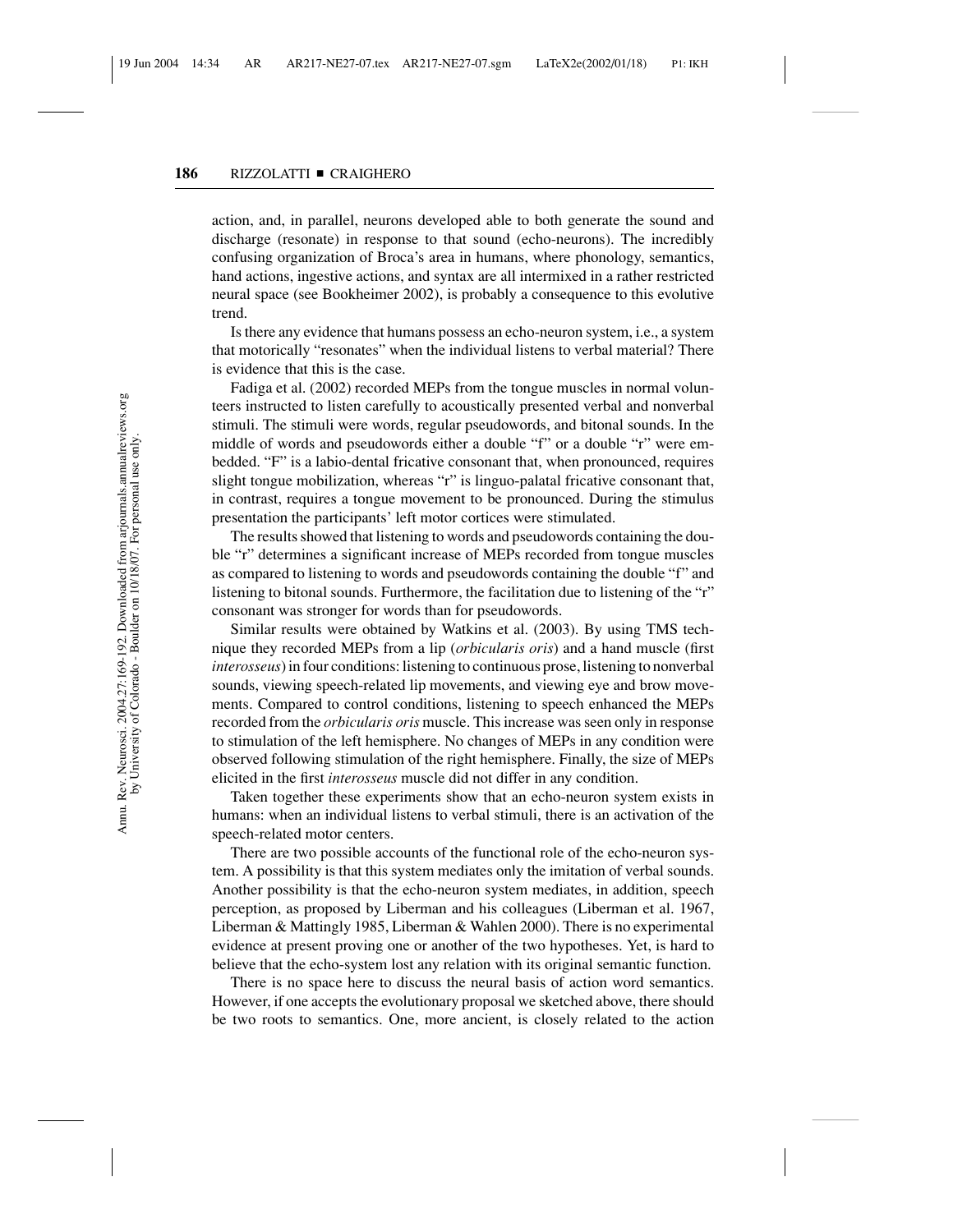mirror-neuron system, and the other, more recent, is based on the echo-mirrorneuron system.

Evidence in favor of the existence of the ancient system in humans has been recently provided by EEG and fMRI studies. Pulvermueller (2001, 2002) compared EEG activations while subjects listened to face- and leg-related action verbs ("walking" versus "talking"). They found that words describing leg actions evoked stronger in-going current at dorsal sites, close to the cortical leg-area, whereas those of the "talking" type elicited the stronger currents at inferiorsites, next to the motor representation of the face and mouth.

In an fMRI experiment, Tettamanti et al. (M. Tettamanti, G. Buccino, M.C. Saccuman, V. Gallese, M. Danna, P. Scifo, S.F. Cappa, G. Rizzolatti, D. Perani & F. Fazio, submitted manuscript) tested whether cortical areas active during action observation were also active during listening to action sentences. Sentences that describe actions performed with mouth, hand/arm, and leg were used. The presentation of abstract sentences of comparable syntactic structure was used as a control condition. The results showed activations in the precentral gyrus and in the posterior part of IFG. The activations in the precentral gyrus, and especially that during listening to hand-action sentences, basically corresponded to those found during the observation of the same actions. The activation of IFG was particularly strong during listening of mouth actions, but was also present during listening of actions done with other effectors. It is likely, therefore, that, in addition to mouth actions, in the inferior frontal gyrus there is also a more general representation of action verbs. Regardless of this last interpretation problem, these data provide clear evidence that listening to sentences describing actions engages visuo-motor circuits subserving action representation.

These data, of course, do not prove that the semantics is exclusively, or even mostly, due to the original sensorimotor systems. The devastating effect on speech of lesions destroying the perisylvian region testifies the importance in action understanding of the system based on direct transformation of sounds into speech motor gesture. Thus, the most parsimonious hypothesis appears to be that, during speech acquisition, a process occurs somehow similar to the one that, in evolution, gave meaning to sound. The meaning of words is based first on the old nonverbal semantic system. Subsequently, however, the words are understood even without a massive activation of the old semantic system. Experiments, such as selective inhibition through TMS or electrical stimulation of premotor and parietal areas, are needed to better understand the relative role of the two systems in speech perceptions.

#### **ACKNOWLEDGMENTS**

This study was supported by EU Contract QLG3-CT-2002-00746, Mirror, EU Contract IST-2000-28159, by the European Science Foundation, and by the Italian Ministero dell'Universita` e Ricerca, grants Cofin and Firb RBNEO1SZB4.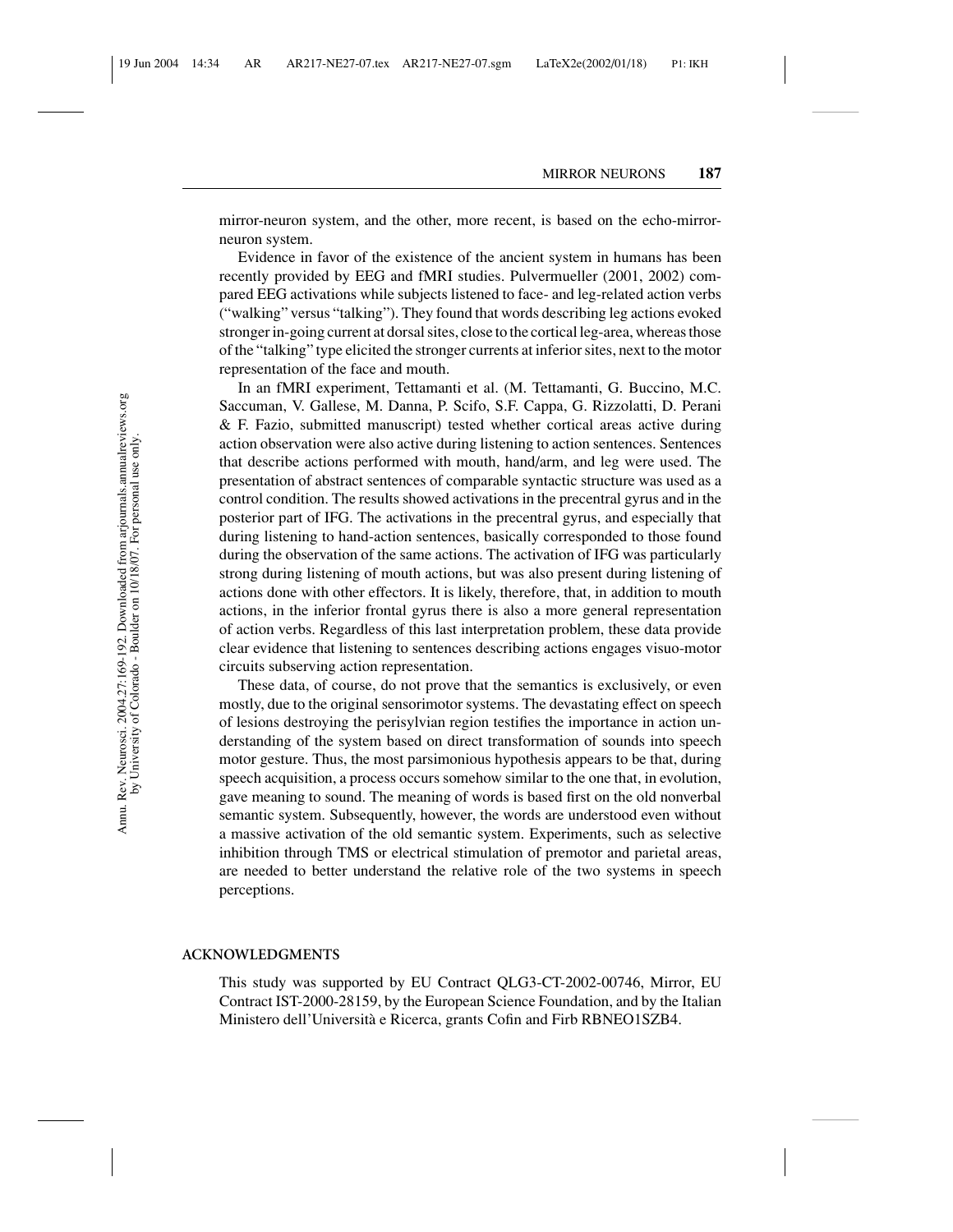#### **The** *Annual Review of Neuroscience* **is online at http://neuro.annualreviews.org**

#### **LITERATURE CITED**

- Altschuler EL, Vankov A, Hubbard EM, Roberts E, Ramachandran VS, Pineda JA. 2000. Mu wave blocking by observation of movement and its possible use as a tool to study theory of other minds. *Soc. Neurosci.* 68.1 (Abstr.)
- Altschuler EL, Vankov A, Wang V, Ramachandran VS, Pineda JA. 1997. Person see, person do: human cortical electrophysiological correlates of monkey see monkey do cell. *Soc. Neurosci.* 719.17 (Abstr.)
- Amunts K, Schleicher A, Buergel U, Mohlberg H, Uylings HBM, Zilles K. 1999. Broca's region re-visited: cytoarchitecture and intersubject variability. *J. Comp. Neurol.* 412: 319–41
- Arbib MA. 2002. Beyond the mirror system: imitation and evolution of language. In *Imitation in Animals and Artifacts*, ed. C Nehaniv, K Dautenhan, pp. 229–80. Cambridge MA: MIT Press
- Armstrong AC, Stokoe WC, Wilcox SE. 1995. *Gesture and the Nature of Language.* Cambridge, UK: Cambridge Univ. Press
- Baldissera F,Cavallari P,CraigheroL, FadigaL. 2001. Modulation of spinal excitability during observation of hand actions in humans. *Eur. J. Neurosci.* 13:190–94
- Binkofski F, Buccino G, Posse S, Seitz RJ, Rizzolatti G, Freund H. 1999. A fronto-parietal circuit for object manipulation in man: evidence from an fMRI-study. *Eur. J. Neurosci.* 11:3276–86
- Bookheimer S. 2002. Functional MRI of language: new approaches to understanding the cortical organization of semantic processing. *Annu. Rev. Neurosci.* 25:151–88
- Brass M, Bekkering H, Wohlschlager A, Prinz W. 2000. Compatibility between observed and executed finger movements: comparing symbolic, spatial, and imitative cues. *Brain Cogn.* 44:124–43
- Buccino G, Binkofski F, Fink GR, Fadiga L, Fogassi L, et al. 2001. Action observation ac-

tivates premotor and parietal areas in a somatotopic manner: an fMRI study. *Eur. J. Neurosci.* 13:400–4

- Buccino G, Lui F, Canessa N, Patteri I, Lagravinese G, et al. 2004a. Neural circuits involved in the recognition of actions performed by non-conspecifics: an fMRI study. *J. Cogn. Neurosci.* 16:1–14
- Byrne RW. 1995. *The Thinking Ape. Evolutionary Origins of Intelligence*. Oxford, UK: Oxford Univ. Press
- Byrne RW. 2002. Seeing actions as hierarchically organized structures: great ape manual skills. See Meltzoff & Prinz 2002, pp. 122– 40
- Campbell AW. 1905. *Histological Studies on the Localization of Cerebral Function*. Cambridge, UK: Cambridge Univ. Press. 360 pp.
- Cochin S, Barthelemy C, Lejeune B, Roux S, Martineau J. 1998. Perception of motion and qEEG activity in human adults. *Electroencephalogr. Clin. Neurophysiol.* 107:287–95
- Cochin S, Barthelemy C, Roux S, Martineau J. 1999. Observation and execution of movement: similarities demonstrated by quantified electroencephalograpy. *Eur. J. Neurosci.* 11:1839–42
- Cohen-Seat G, Gastaut H, Faure J, Heuyer G. 1954. Etudes expérimentales de l'activité nerveuse pendant la projection cinématographique. *Rev. Int. Filmologie* 5:7–64
- Corballis MC. 2002. *From Hand to Mouth*. *The Origins of Language*. Princeton: Princeton Univ. Press. 257 pp.
- Corbetta M. 1998. Frontoparietal cortical networks for directing attention and the eye to visual locations: identical, independent, or overlapping neural systems? *Proc. Natl. Acad. Sci. USA* 95:831–38
- Craighero L, Bello A, Fadiga L, Rizzolatti G. 2002. Hand action preparation influences the responses to hand pictures. *Neuropsychologia* 40:492–502
- Decety J, Chaminade T, Grezes J, Meltzoff AN.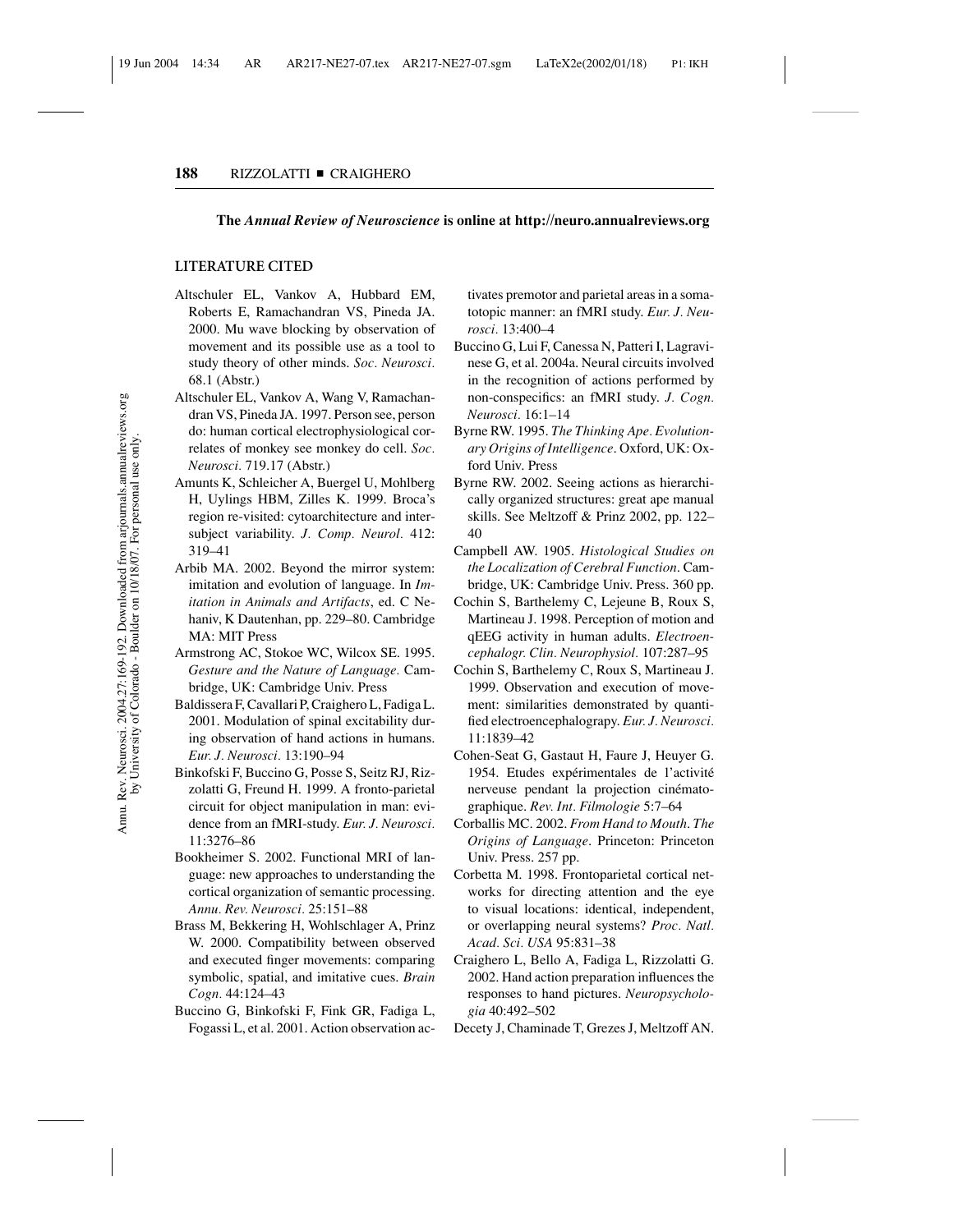2002. A PET exploration of the neural mechanismsinvolved in reciprocal imitation. *Neuroimage* 15:265–72

- Di Pellegrino G, Fadiga L, Fogassi L, Gallese V, Rizzolatti G. 1992. Understanding motor events: a neurophysiological study. *Exp. Brain Res.* 91:176–80
- Disbrow E, Roberts T, Krubitzer L. 2000. Somatotopic organization of cortical fields in the lateral sulcus of homo sapiens: evidence for SII and PV. *J. Comp. Neurol.* 418:1–21
- Donald M. 1991. *Origin of the Modern Mind: Three Stages in the Evolution of Culture and Cognition*. Cambridge, MA: Harvard Univ. Press
- Ehrsson HH, Fagergren A, Jonsson T, Westling G, Johansson RS, Forssberg H. 2000. Cortical activity in precision- versus powergrip tasks: an fMRI study. *J. Neurophysiol.* 83:528–36
- Fadiga L, Craighero L, Buccino G, Rizzolatti G. 2002. Speech listening specifically modulates the excitability of tongue muscles: a TMS study. *Eur. J. Neurosci.* 15:399–402
- Fadiga L, Fogassi L, Pavesi G, Rizzolatti G. 1995. Motor facilitation during action observation: a magnetic stimulation study. *J. Neurophysiol.* 73:2608–11
- Ferrari PF, Gallese V, Rizzolatti G, Fogassi L. 2003. Mirror neurons responding to the observation of ingestive and communicative mouth actions in the monkey ventral premotor cortex. *Eur. J. Neurosci.* 17:1703–14
- Fogassi L, Gallese V, Fadiga L, Rizzolatti G. 1998. Neurons responding to the sight of goal directed hand/arm actions in the parietal area PF (7b) of the macaque monkey. *Soc. Neurosci.* 24:257.5 (Abstr.)
- Galef BG. 1988. Imitation in animals: history, definition and interpretation of data frompsychological laboratory.In*Comparative Social Learning,* ed. T Zental, BG Galef, pp. 3–28, Hillsdale, NJ: Erlbaum
- Gallese V, Fadiga L, Fogassi L, Rizzolatti G. 1996. Action recognition in the premotor cortex. *Brain* 119:593–609
- Gallese V, Fogassi L, Fadiga L, Rizzolatti G. 2002. Action representation and the inferior

parietal lobule. In *Attention & Performance XIX.Common MechanismsinPerception and Action*, ed. W Prinz, B Hommel, pp. 247–66. Oxford, UK: Oxford Univ. Press

- Gangitano M, Mottaghy FM, Pascual-Leone A. 2001. Phase specific modulation of cortical motor output during movement observation. *NeuroReport* 12:1489–92
- Gastaut HJ, Bert J. 1954. EEG changes during cinematographic presentation. *Electroencephalogr. Clin. Neurophysiol.* 6:433– 44
- Gentilucci M. 2003. Grasp observation influences speech production. *Eur. J. Neurosci.* 17:179–84
- Gentilucci M, Benuzzi F, Gangitano M, Grimaldi S. 2001. Grasp with hand and mouth: a kinematic study on healthy subjects. *J. Neurophysiol.* 86:1685–99
- Gerardin E, Sirigu A, Lehericy S, Poline JB, GaymardB, et al. 2000. Partially overlapping neural networks for real and imagined hand movements. *Cereb. Cortex* 10:1093–104
- Grafton ST, Arbib MA, Fadiga L, Rizzolatti G. 1996. Localization of grasp representations in humans by PET: 2. Observation compared with imagination. *Exp. Brain Res.* 112:103– 11
- Grèzes J, Armony JL, Rowe J, Passingham RE. 2003. Activations related to "mirror" and "canonical" neurones in the human brain: an fMRI study. *Neuroimage* 18:928–37
- Grèzes J, Costes N, Decety J. 1998. Top-down effect of strategy on the perception of human biological motion: a PET investigation. *Cogn. Neuropsychol.* 15:553–82
- Grèzes J, Decety J. 2001. Functional anatomy of execution, mental simulation, observation, and verb generation of actions: a metaanalysis. *Hum. Brain Mapp.* 12:1–19
- Grèzes J, Fonlupt P, Bertenthal B, Delon-Martin C, Segebarth C, Decety J. 2001. Does perception of biological motion rely on specific brain regions? *Neuroimage* 13:775–85
- Greenfield PM. 1991. Language, tool and brain: the ontogeny and phylogeny of hierarchically organized sequential behavior. *Behav. Brain Sci.* 14:531–95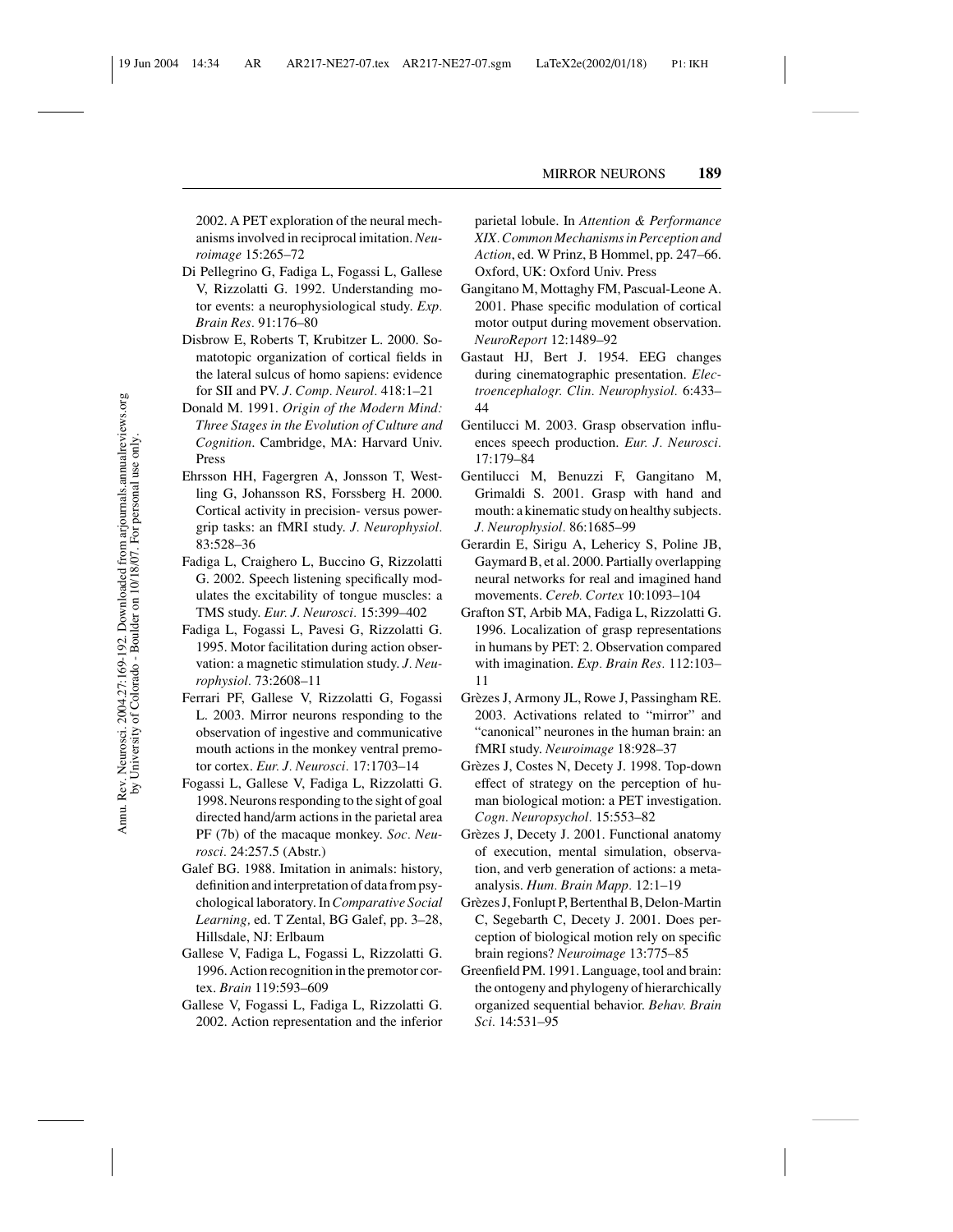- Hari R, Forss N, Avikainen S, Kirveskari S, Salenius S, Rizzolatti G. 1998. Activation of human primary motor cortex during action observation: a neuromagnetic study. *Proc. Natl. Acad. Sci. USA* 95:15061–65
- Hari R, Salmelin R. 1997. Human cortical oscillations: a neuromagnetic view through the skull. *Trends Neurosci.* 20:44–49
- Heiser M, Iacoboni M, Maeda F, Marcus J, Mazziotta JC. 2003. The essential role of Broca's area in imitation. *Eur. J. Neurosci.* 17:1123–28
- Hyvarinen J. 1982. Posterior parietal lobe of the primate brain. *Physiol. Rev.* 62:1060–129
- Iacoboni M, Koski LM, Brass M, Bekkering H, Woods RP, et al. 2001. Reafferent copies of imitated actions in the right superior temporal cortex. *Proc.Natl. Acad. Sci. USA* 98:13995– 99
- Iacoboni M, Woods RP, Brass M, Bekkering H, Mazziotta JC, Rizzolatti G. 1999. Cortical mechanisms of human imitation. *Science* 286:2526–28
- Jeannerod M. 1994. The representing brain. Neural correlates of motor intention and imagery. *Behav. Brain Sci.* 17:187–245
- Jellema T, Baker CI, Wicker B, Perrett DI. 2000. Neural representation for the perception of the intentionality of actions. *Brain Cogn.* 442:280–302
- Jellema T, Baker CI, Oram MW, Perrett DI. 2002. Cell populations in the banks of the superior temporal sulcus of the macaque monkey and imitation. See Meltzoff & Prinz 2002, pp. 267–90
- Johnson Frey SH, Maloof FR, Newman-Norlund R, Farrer C, Inati S, Grafton ST. 2003. Actions or hand-objects interactions? Human inferior frontal cortex and action observation. *Neuron* 39:1053–58
- Kalaska JF, Caminiti R, Georgopoulos AP. 1983. Cortical mechanisms related to the direction of two-dimensional arm movements: relations in parietal area 5 and comparison with motor cortex. *Exp. Brain Res.* 51:247– 60
- Kimmig H, Greenlee MW, Gondan M, Schira M, Kassubek J, Mergner T. 2001. Relation-

ship between saccadic eye movements and cortical activity as measured by fMRI: quantitative and qualitative aspects. *Exp. Brain Res.* 141:184–94

- Kohler E, Keysers C, Umiltà MA, Fogassi L, Gallese V, Rizzolatti G. 2002. Hearing sounds, understanding actions: action representation in mirror neurons. *Science* 297:846–48
- Koski L, Iacoboni M, Dubeau MC, Woods RP, Mazziotta JC. 2003. Modulation of cortical activity during different imitative behaviors. *J. Neurophysiol.* 89:460–71
- Koski L, Wohlschlager A, Bekkering H, Woods RP, Dubeau MC. 2002. Modulation of motor and premotor activity during imitation of target-directed actions. *Cereb. Cortex* 12: 847–55
- Krams M, Rushworth MF, Deiber MP, Frackowiak RS, Passingham RE. 1998. The preparation, execution and suppression of copied movements in the human brain. *Exp. Brain Res.* 120:386–98
- Lacquaniti F, Guigon E, Bianchi L, Ferraina S, Caminiti R. 1995. Representing spatial information for limb movement: role of area 5 in the monkey. *Cereb. Cortex* 5:391–409
- Liberman AM, Cooper FS, Shankweiler DP, Studdert-Kennedy M. 1967. Perception of the speech code. *Psychol. Rev.* 74:431–61
- Liberman AM, Mattingly IG. 1985. The motor theory of speech perception revised. *Cognition* 21:1–36
- Liberman AM, Whalen DH. 2000. On the relation of speech to language. *Trends Cogn. Neurosci.* 4:187–96
- MacNeilage PF. 1998. The frame/content theory of evolution ofspeech production. *Behav. Brain Sci.* 21:499–511
- Maeda F, Kleiner-Fisman G, Pascual-Leone A. 2002. Motor facilitation while observing hand actions: specificity of the effect and role of observer's orientation. *J. Neurophysiol.* 87:1329–35
- Manthey S, Schubotz RI, von Cramon DY. 2003. Premotor cortex in observing erroneous action: an fMRI study. *Brain Res. Cogn. Brain Res.* 15:296–307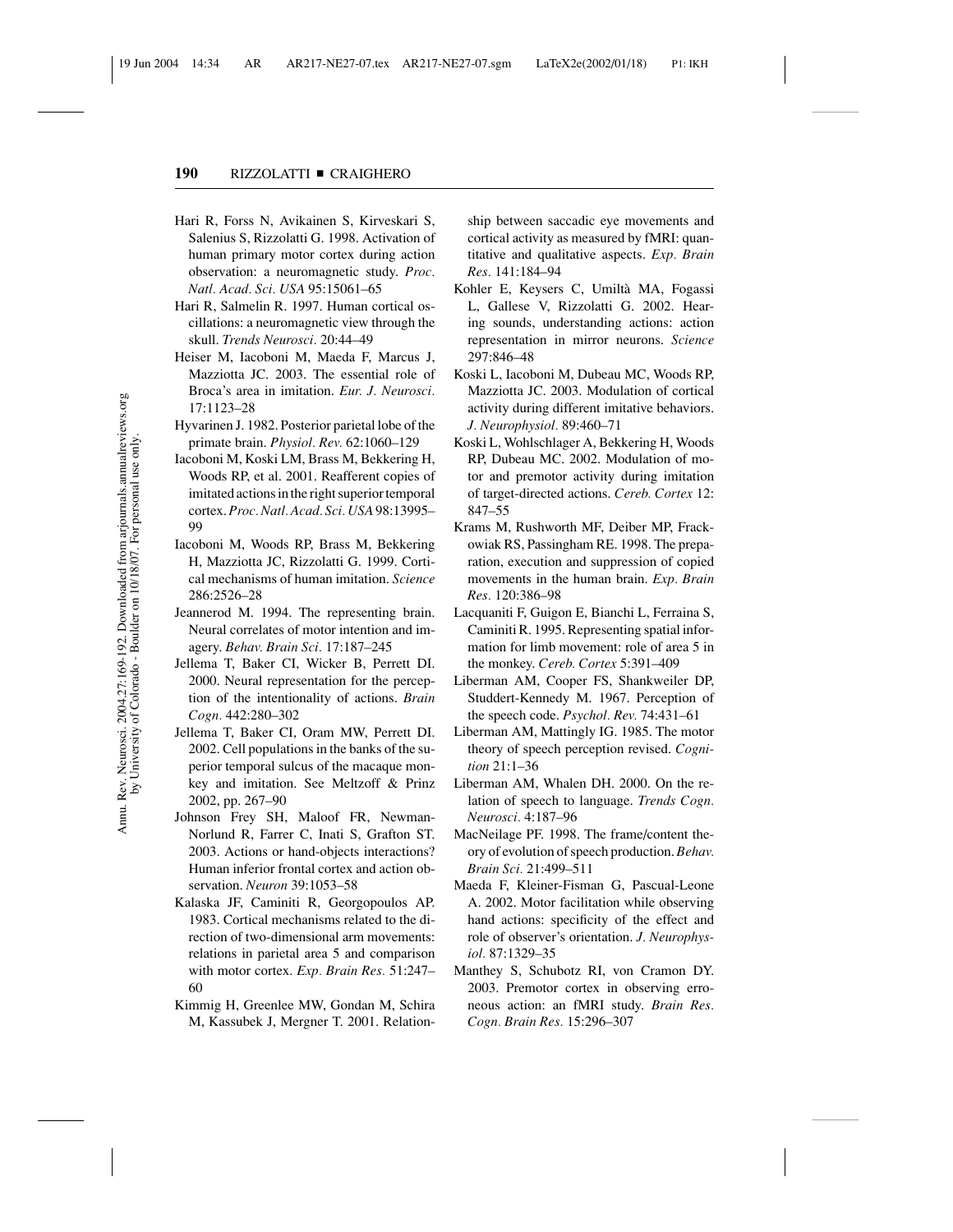- Meister IG, Boroojerdi B, Foltys H, Sparing R, Huber W, Topper R. 2003. Motor cortex hand area and speech: implications for the development of language. *Neuropsychologia* 41:401–6
- Meltzoff AN, Prinz W. 2002. *The Imitative Mind. Development, Evolution and Brain Bases.* Cambridge, UK: Cambridge Univ. Press
- Merleau-Ponty M. 1962. *Phenomenology of Perception*. Transl. C Smith. London: Routledge (From French)
- Mountcastle VB, Lynch JC, Georgopoulos A, Sakata H, Acuna C. 1975. Posterior parietal association cortex of the monkey: command functions for operations within extrapersonal space. *J. Neurophysiol.* 38:871–908
- Nishitani N, Hari R. 2000. Temporal dynamics of cortical representation for action. *Proc. Natl. Acad. Sci. USA* 97:913–18
- Nishitani N, Hari R. 2002. Viewing lip forms: cortical dynamics. *Neuron* 36:1211–20
- Paget R. 1930. *Human Speech*. London: Kegan Paul, Trench
- Patuzzo S, Fiaschi A, Manganotti P. 2003. Modulation of motor cortex excitability in the left hemisphere during action observation: a single and paired-pulse transcranial magnetic stimulation study of self- and non-self action obervation. *Neuropsychologia* 41:1272–78
- Paus T. 1996. Location and function of the human frontal eye-field: a selective review. *Neuropsychologia* 34:475–83
- Perani D, Fazio F, Borghese NA, Tettamanti M, Ferrari S, et al. 2001. Different brain correlates for watching real and virtual hand actions. *Neuroimage* 14:749–58
- Perrett DI, Harries MH, Bevan R, Thomas S, Benson PJ, et al. 1989. Frameworks of analysis for the neural representation of animate objects and actions. *J. Exp. Biol.* 146:87–113
- Perrett DI, Mistlin AJ, Harries MH, Chitty AJ. 1990. Understanding the visual appearance and consequence of hand actions. In *Vision andAction: TheControl of Grasping*, ed. MA Goodale, pp. 163–342. Norwood, NJ: Ablex
- Petit L, Orssaud C, Tzourio N, Crivello F, Berthoz A, Mazoyer B. 1996. Functional

anatomy of a prelearned sequence of horizontal saccades in humans. *J. Neurosci.* 16:3714–26

- Petrides M, Pandya DN. 1984. Projections to the frontal cortex from the posterior parietal region in the rhesus monkey. *J. Comp. Neurol.* 228:105–16
- Petrides M, Pandya DN. 1997. Comparative architectonic analysis of the human and the macaque frontal cortex. In *Handbook of Neuropsychology*, ed. F Boller, J Grafman, pp. 17–58. New York: Elsevier. Vol. IX
- Prinz W. 2002. Experimental approaches to imitation. See Meltzoff & Prinz 2002, pp. 143– 62
- Pulvermueller F. 2001. Brain reflections of words and their meaning. *Trends Cogn. Sci.* 5:517–24
- Pulvermueller F. 2002. *The Neuroscience of Language.* Cambridge, UK: Cambridge Univ. Press. 315 pp.
- Rizzolatti G. 2004. The mirror-neuron system and imitation. In *Perspectives on Imitation: From Mirror Neurons to Memes*, ed. S Hurley, N Chater. Cambridge, MA: MIT Press. In press
- RizzolattiG,ArbibMA. 1998.Languagewithin our grasp. *Trends Neurosci.* 21:188–94
- Rizzolatti G, Fadiga L, Fogassi L, Gallese V. 1996a. Premotor cortex and the recognition of motor actions. *Cogn. Brain Res.* 3:131– 41
- Rizzolatti G, Fadiga L, Matelli M, Bettinardi V, Paulesu E, et al. 1996b. Localization of grasp representation in humans by PET: 1. Observation versus execution. *Exp. Brain Res.* 111:246–52
- Rizzolatti G, Fogassi L, Gallese V. 2001. Neurophysiological mechanisms underlying the understanding and imitation of action. *Nat. Rev. Neurosci.* 2:661–70
- Rizzolatti G, Fogassi L, Gallese V. 2002. Motor and cognitive functions of the ventral premotor cortex. *Curr. Opin. Neurobiol.* 12:149– 54
- Rizzolatti G, Luppino G. 2001. The cortical motor system. *Neuron* 31:889–901
- Rizzolatti G, Luppino G, Matelli M. 1998.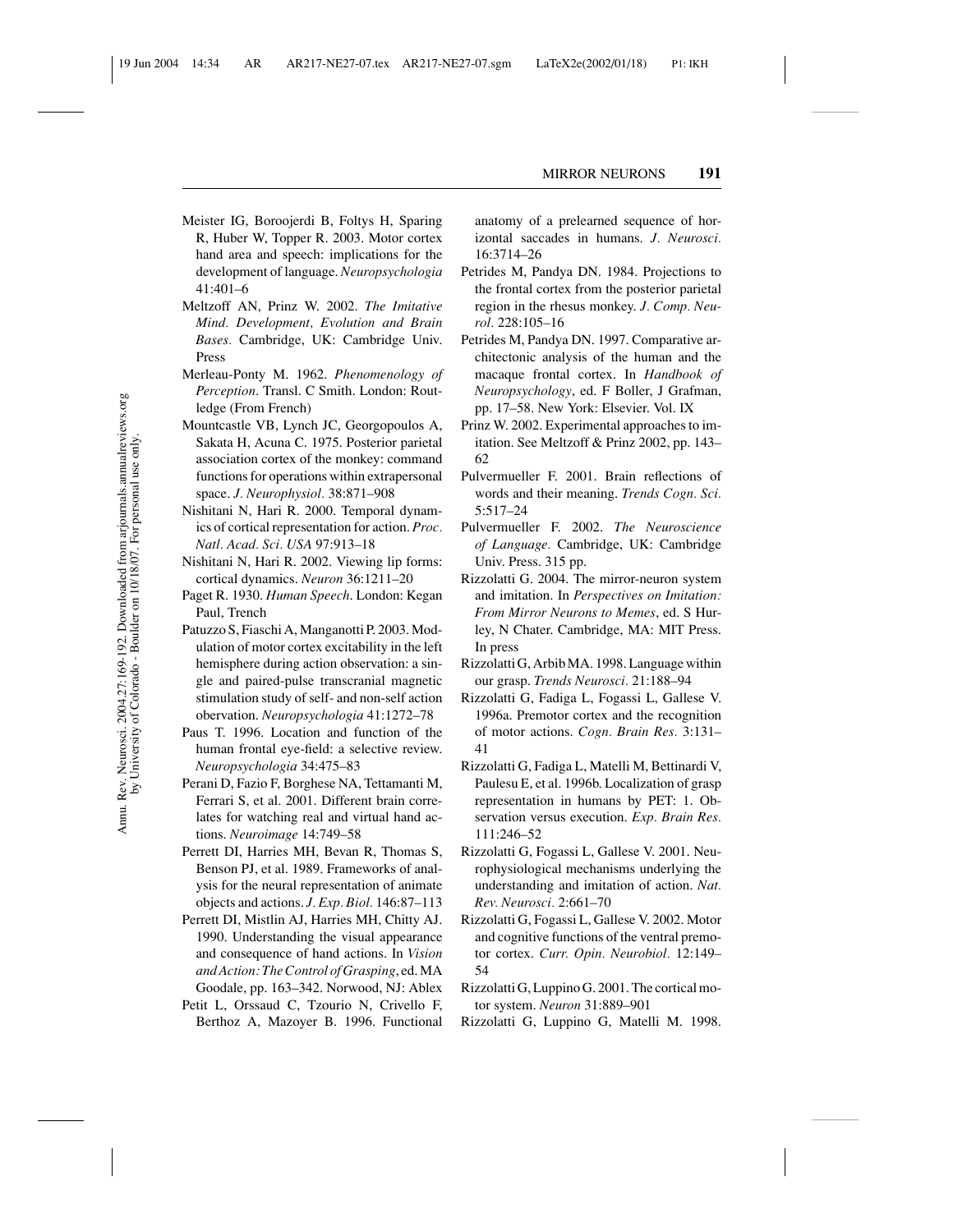The organization of the cortical motor system: new concepts. *Electroencephalogr. Clin. Neurophysiol.* 106:283–96

- Rizzolatti G, Matelli M. 2003. Two different streams form the dorsal visual system. *Exp. Brain Res.* 153:146–57
- Salmelin R, Hari R. 1994. Spatiotemporal characteristics of sensorimotor neuromagnetic rhythms related to thumb movement. *Neuroscience* 60:537–50
- SchubotzRI, vonCramon DY. 2001. Functional organization of the lateral premotor cortex: fMRI reveals different regions activated by anticipation of object properties, location and speed. *Brain Res. Cogn. Brain Res.* 11:97– 112
- Schubotz RI, von Cramon DY. 2002a. A blueprint for target motion: fMRI reveals perceived sequential complexity to modulate premotor cortex. *Neuroimage* 16:920– 35
- Schubotz RI, von Cramon DY. 2002b. Predicting perceptual events activates corresponding motor schemes in lateral premotor cortex: an fMRI study. *Neuroimage* 15:787–96
- Seyal M, Mull B, Bhullar N, Ahmad T, Gage B. 1999. Anticipation and execution of a simple reading task enhance corticospinal excitability. *Clin. Neurophysiol.* 110:424–29
- Strafella AP, Paus T. 2000. Modulation of cortical excitability during action observation: a transcranial magnetic stimulation study. *NeuroReport* 11:2289–92
- Tanné-Gariepy J, Rouiller EM, Boussaoud D. 2002. Parietal inputs to dorsal versus ventral premotor areas in the monkey: evidence for largely segregated visuomotor pathways. *Exp. Brain. Res.* 145:91–103
- Thorndyke EL. 1898. Animal intelligence: an experimental study of the associative process in animals. *Psychol. Rev. Monogr.* 2:551– 53
- Tokimura H, Tokimura Y, Oliviero A, Asakura
	- T, Rothwell JC. 1996. Speech-induced

changes in corticospinal excitability. *Ann. Neurol.* 40:628–34

- Tomaiuolo F, MacDonald JD, Caramanos Z, Posner G,Chiavaras M, et al. 1999. Morphology, morphometry and probability mapping of the pars opercularis of the inferior frontal gyrus: an in vivo MRI analysis. *Eur. J. Neurosci.* 11:3033–46
- Tomasello M, Call J. 1997. *Primate Cognition*. Oxford, UK: Oxford Univ. Press
- Umilta` MA, Kohler E, Gallese V, Fogassi L, Fadiga L, et al. 2001. "I know what you are doing": a neurophysiological study. *Neuron* 32:91–101
- Van Hoof JARAM. 1967. The facial displays of the catarrhine monkeys and apes. In *Primate Ethology*, ed. D Morris, pp. 7–68. London: Weidenfield & Nicolson
- Visalberghi E, Fragaszy D. 2001. Do monkeys ape? Ten years after. In *Imitation in Animals and Artifacts*, ed. K Dautenhahn, C Nehaniv. Boston, MA: MIT Press
- Von Bonin G, Bailey P. 1947. *The Neocortex of Macaca Mulatta*. Urbana: Univ. Ill. Press. 136 pp.
- Von Economo C. 1929. *The Cytoarchitectonics of the Human Cerebral Cortex*. London: Oxford Univ. Press. 186 pp.
- Vygotsky LS. 1934. *Thought and Language*. Cambridge, MA: MIT Press
- Watkins KE, Strafella AP, Paus T. 2003. Seeing and hearing speech excites the motor system involved in speech production. *Neuropsychologia* 41:989–94
- Whiten A, Ham R. 1992. On the nature and evolution of imitation in the animal kingdom: reappraisal of a century of research. In *Advances in the Study of Behavior*, ed. PBJ Slater, JS Rosenblatt, C Beer, M Milinski, pp. 239–83. San Diego: Academic
- Wohlschlager A, Bekkering H. 2002. Is human imitation based on a mirror-neurone system? Some behavioural evidence. *Exp. Brain Res.* 143:335–41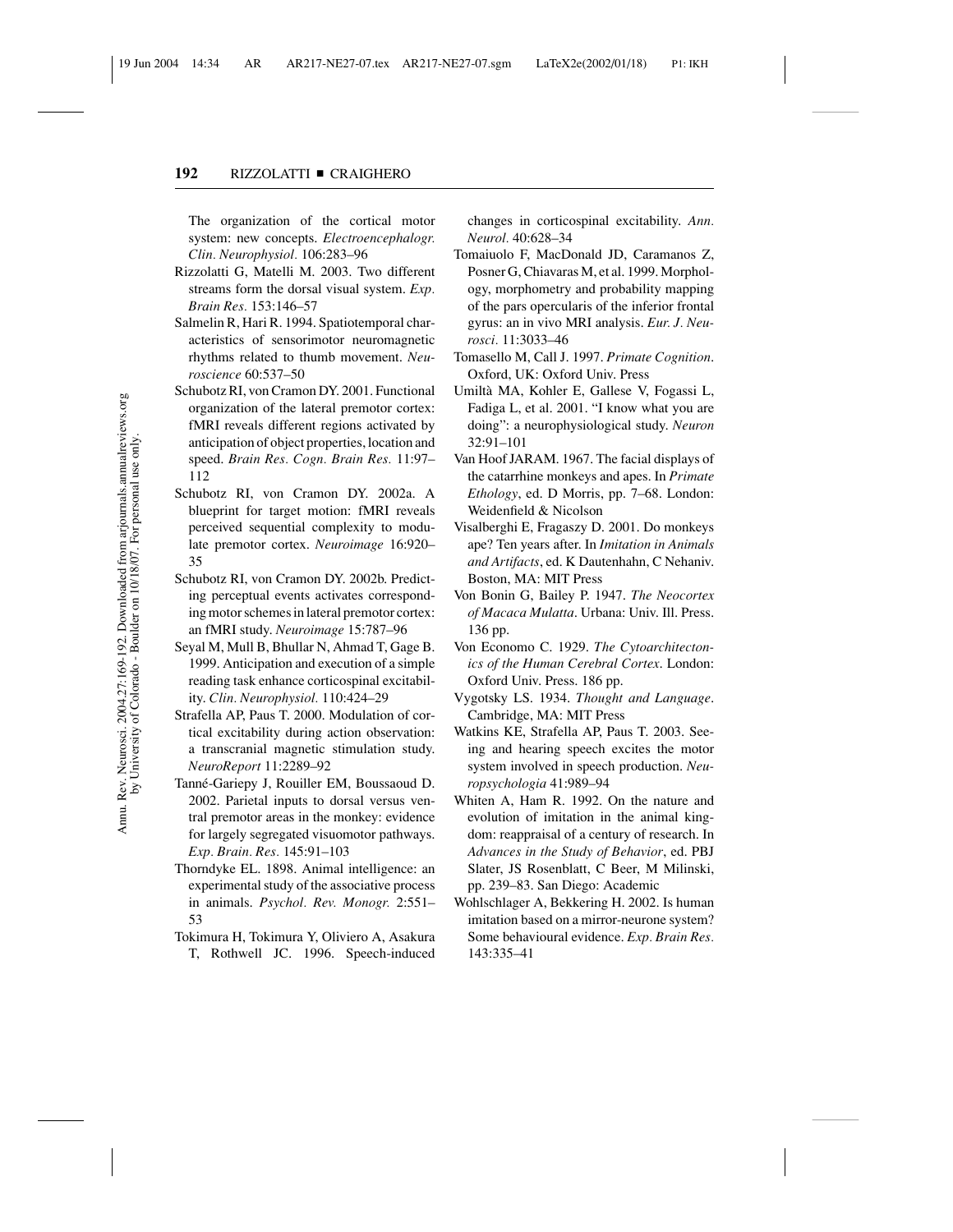

**Figure 1** Lateral view of the monkey brain showing, in color, the motor areas of the frontal lobe and the areas of the posterior parietal cortex. For nomenclature and definition of frontal motor areas (F1–F7) and posterior parietal areas (PE, PEc, PF, PFG, PG, PF op, PG op, and Opt) see Rizzolatti et al. (1998). AI, inferior arcuate sulcus; AS, superior arcuate sulcus; C, central sulcus; L, lateral fissure; Lu, lunate sulcus; P, principal sulcus; POs, parieto-occipital sulcus; STS, superior temporal sulcus.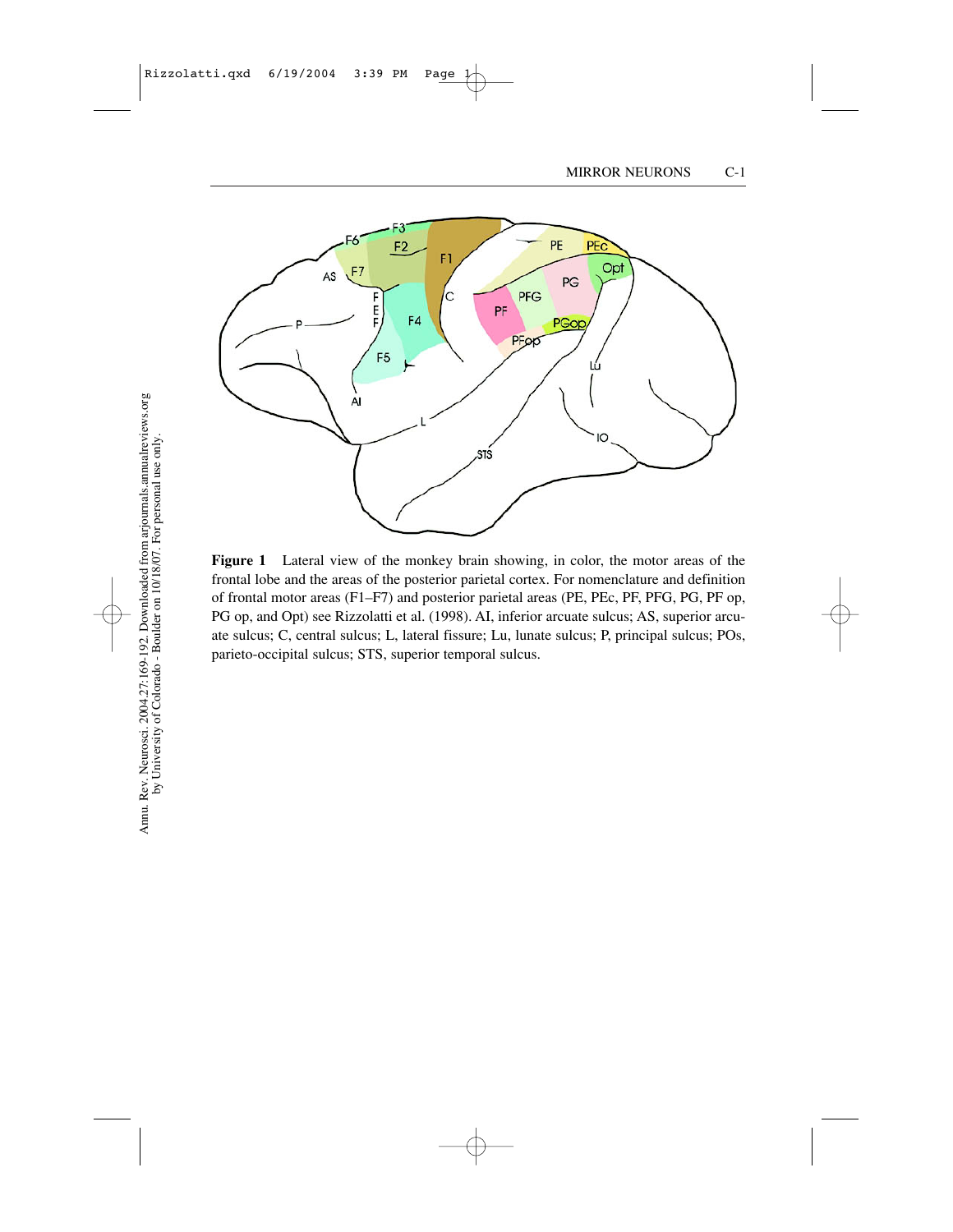

**Figure 2** Mirror neuron responses to action observation in full vision (*A* and *C*) and in hidden condition (*B* and *D*). The lower part of each panel illustrates schematically the experimenter's action as observed from the monkey's vantage point. The asterisk indicates the location of a stationary marker attached to the frame. In hidden conditions the experimenter's hand started to disappear from the monkey's vision when crossing this marker. In each panel above the illustration of the experimenter's hand, raster displays and histograms of ten consecutive trials recorded are shown. Above each raster, the colored line represents the kinematics of the experimenter's hand movements expressed as the distance between the hand of the experimenter and the stationary marker over time. Rasters and histograms are aligned with the moment when the experimenter's hand was closest to the marker. *Green vertical line*: movement onset; *red vertical line*: marker crossing; *blue vertical line*: contact with the object. Histograms bin width  $= 20$  ms. The ordinate is in spike/s. (From Umiltà et al. 2001).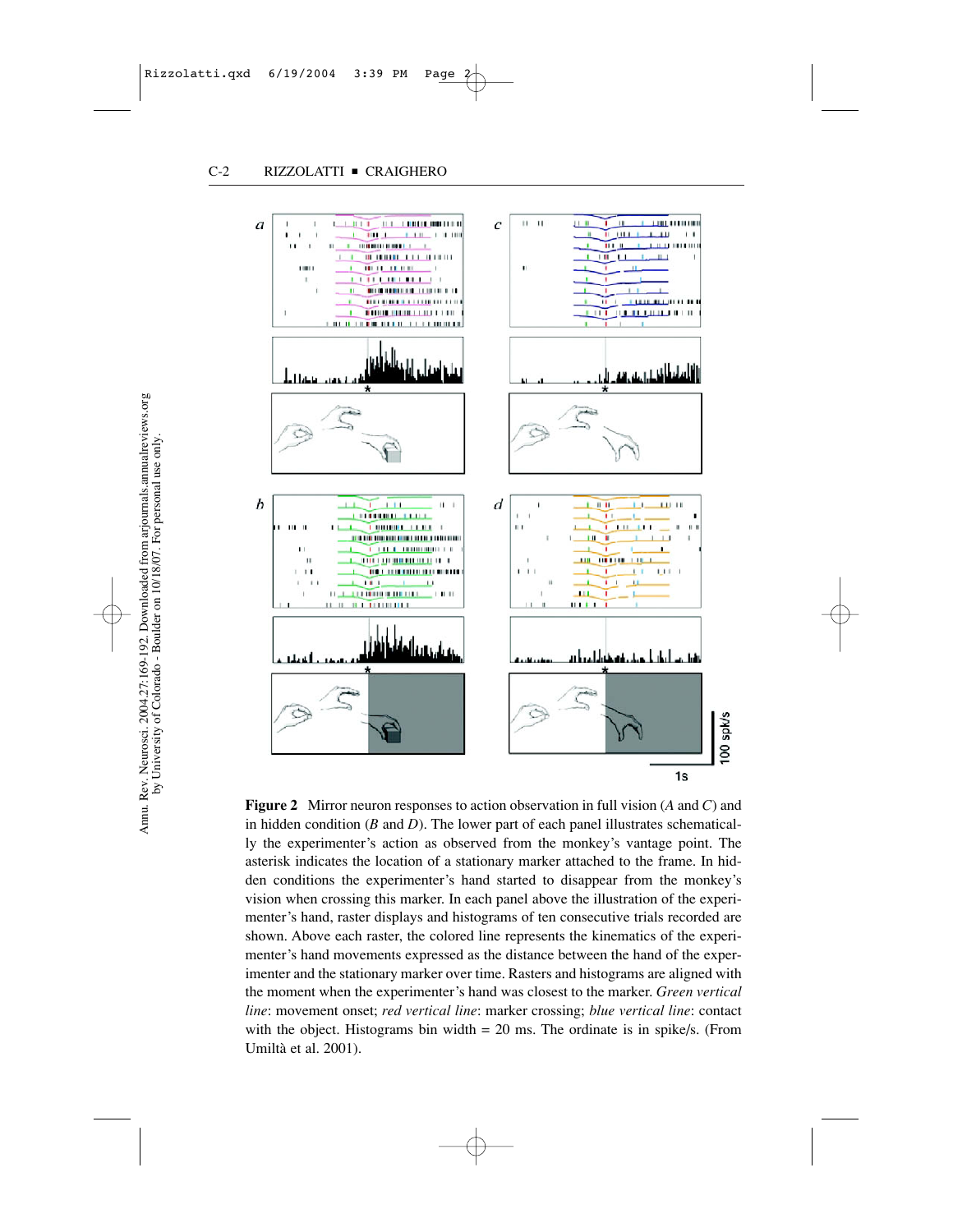

Figure 3 Cortical activations during the observation of biting made by a man, a monkey, and a dog. From Buccino et al. 2004.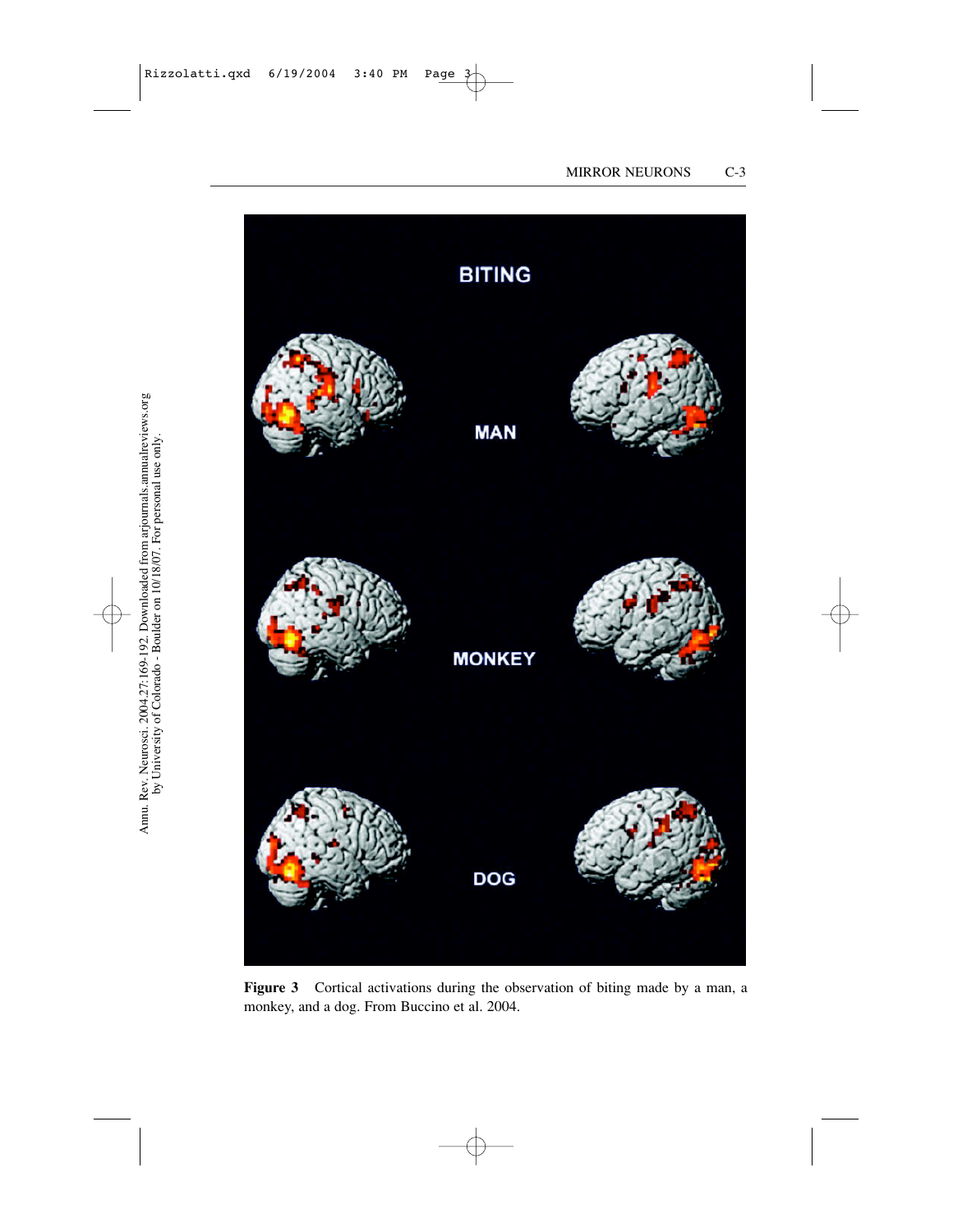

**Figure 4** Cortical activations during the observation of communicative actions. For other explanations see text. From Buccino et al. 2004.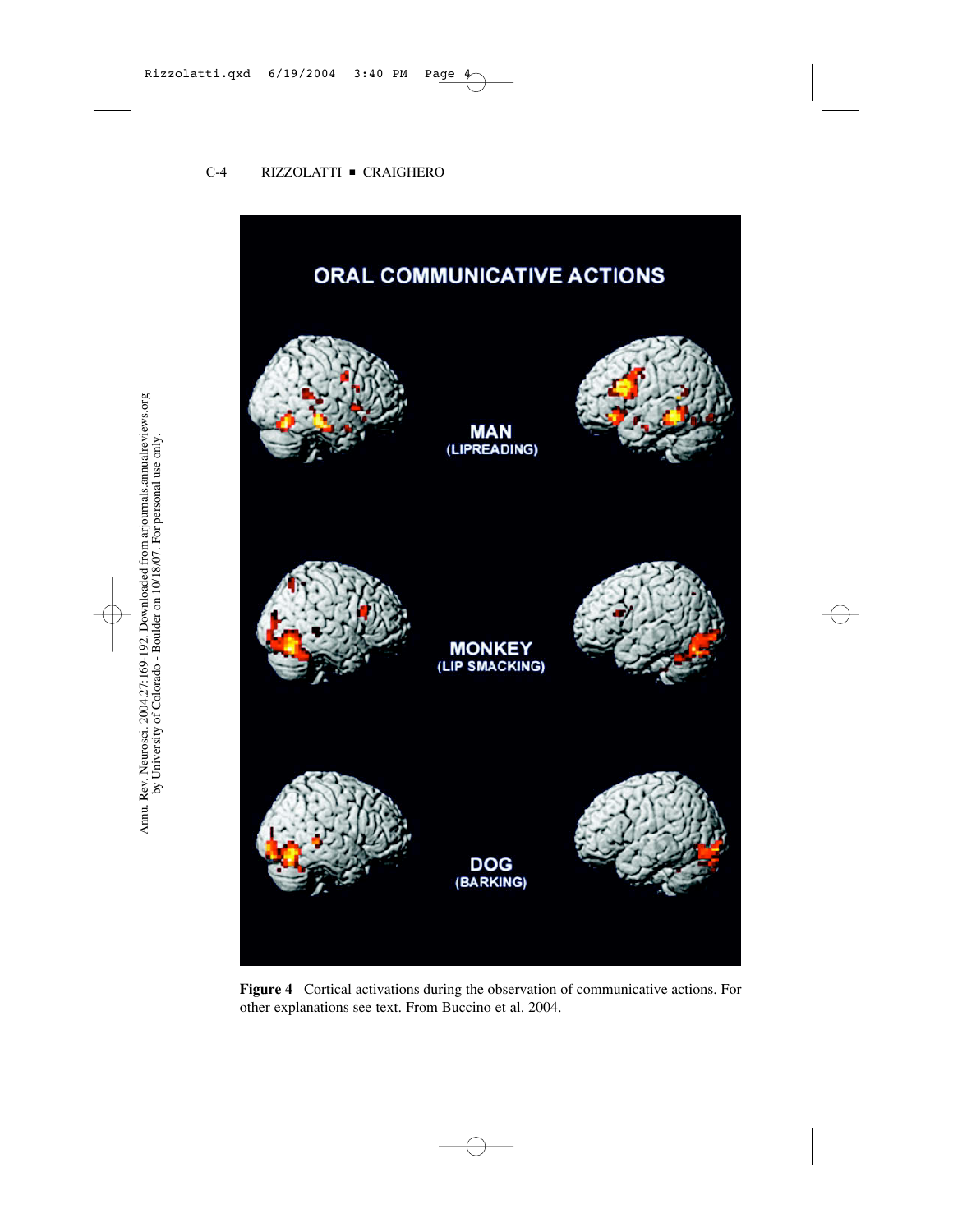# **CONTENTS**

| THE AMYGDALA MODULATES THE CONSOLIDATION OF MEMORIES<br>OF EMOTIONALLY AROUSING EXPERIENCES, James L. McGaugh                                                                           | $\mathbf{1}$ |
|-----------------------------------------------------------------------------------------------------------------------------------------------------------------------------------------|--------------|
| CONTROL OF CENTRAL SYNAPTIC SPECIFICITY IN INSECT SENSORY<br>NEURONS, Jonathan M. Blagburn and Jonathan P. Bacon                                                                        | 29           |
| SENSORY SIGNALS IN NEURAL POPULATIONS UNDERLYING TACTILE<br>PERCEPTION AND MANIPULATION, Antony W. Goodwin<br>and Heather E. Wheat                                                      | 53           |
| E PLURIBUS UNUM, EX UNO PLURA: QUANTITATIVE AND<br>SINGLE-GENE PERSPECTIVES ON THE STUDY OF BEHAVIOR,<br>Ralph J. Greenspan                                                             | 79           |
| <b>DESENSITIZATION OF G PROTEIN-COUPLED RECEPTORS AND</b><br>NEURONAL FUNCTIONS, Raul R. Gainetdinov, Richard T. Premont,<br>Laura M. Bohn, Robert J. Lefkowitz, and Marc G. Caron      | 107          |
| PLASTICITY OF THE SPINAL NEURAL CIRCUITRY AFTER INJURY,<br>V. Reggie Edgerton, Niranjala J.K. Tillakaratne, Allison J. Bigbee,<br>Ray D. de Leon, and Roland R. Roy                     | 145          |
| THE MIRROR-NEURON SYSTEM, Giacomo Rizzolatti and Laila Craighero                                                                                                                        | 169          |
| GENETIC APPROACHES TO THE STUDY OF ANXIETY, Joshua A. Gordon<br>and René Hen                                                                                                            | 193          |
| <b>UBIQUITIN-DEPENDENT REGULATION OF THE SYNAPSE,</b><br>Aaron DiAntonio and Linda Hicke                                                                                                | 223          |
| CELLULAR MECHANISMS OF NEURONAL POPULATION OSCILLATIONS<br>IN THE HIPPOCAMPUS IN VITRO, Roger D. Traub, Andrea Bibbig,<br>Fiona E.N. LeBeau, Eberhard H. Buhl, and Miles A. Whittington | 247          |
| THE MEDIAL TEMPORAL LOBE, Larry R. Squire, Craig E.L. Stark,<br>and Robert E. Clark                                                                                                     | 279          |
| THE NEURAL BASIS OF TEMPORAL PROCESSING, Michael D. Mauk<br>and Dean V. Buonomano                                                                                                       | 307          |
| THE NOGO SIGNALING PATHWAY FOR REGENERATION BLOCK,<br>Zhigang He and Vuk Koprivica                                                                                                      | 341          |
| MAPS IN THE BRAIN: WHAT CAN WE LEARN FROM THEM?<br>Dmitri B. Chklovskii and Alexei A. Koulakov                                                                                          | 369          |